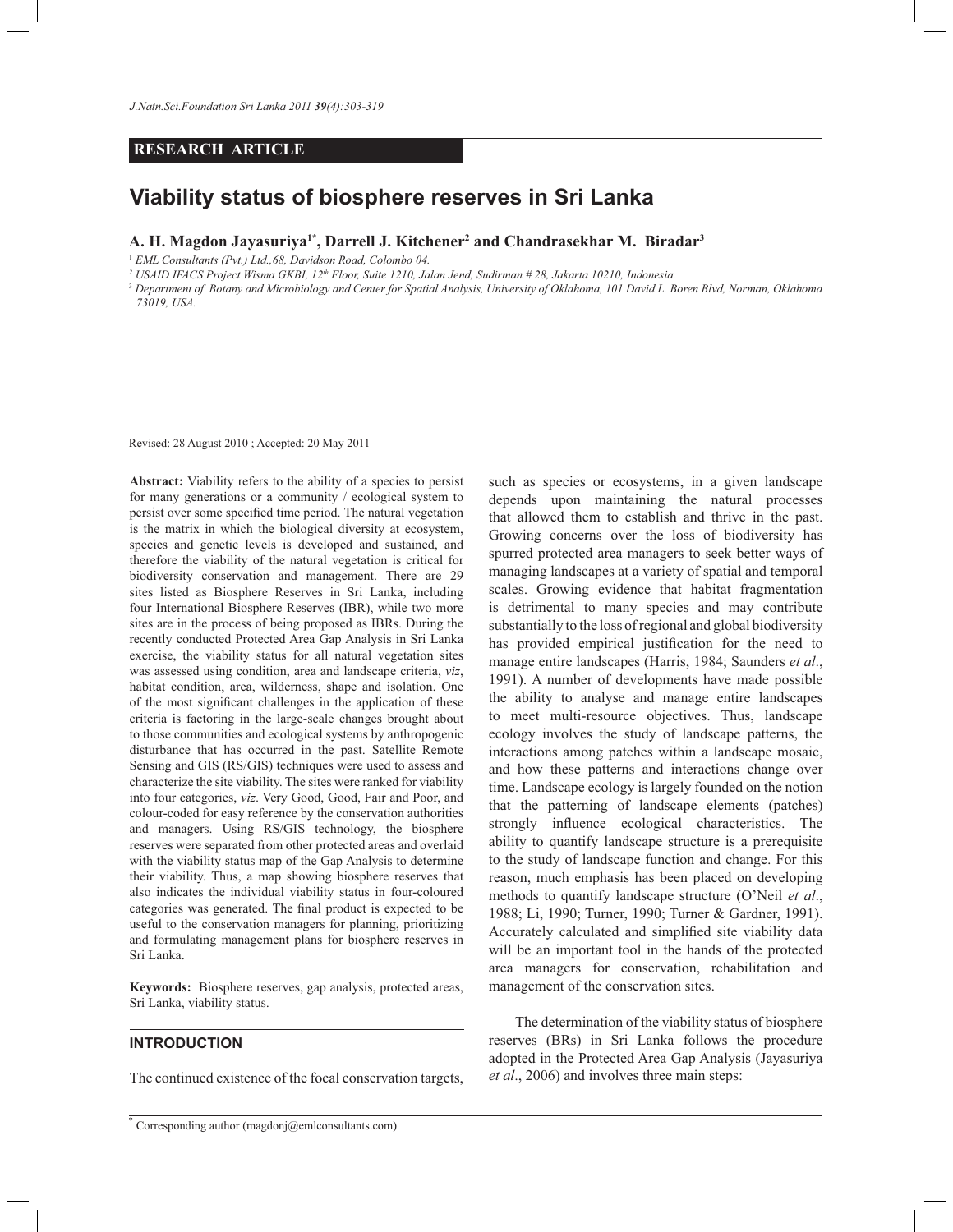- † Review of Biosphere Reserves in Sri Lanka
- † Procedure for determining habitat health or habitat condition using multi-temporal remote sensing data and GIS
- † Procedure for determining viability of natural sites in the context of size, condition and landscape

#### **Review of biosphere reserves in Sri Lanka**

## *Biosphere reserves*

BRs are areas of terrestrial and coastal ecosystems promoting solutions to reconcile the conservation of biodiversity with its sustainable use. They are internationally recognized, nominated by national governments and remain under sovereign jurisdiction of the states where they are located. BRs serve in some ways as 'living laboratories' for testing out and demonstrating integrated management of land, water and biodiversity (UNESCO, 1996; UNESCO, 2002).

 When the Man and Biosphere (MAB) programme was launched in 1971 by UNESCO, a natural consequence of it was to have BRs as representative samples of biodiversity conservation with a variety of natural and human-managed ecosystems as part of a larger ecological landscape unit. *An Action Plan for BRs*, which was formally endorsed by UNESCO (1984) was initially a somewhat broad concept. The BRs were suggested to have the following objectives: (a) conservation role (conservation of biodiversity at all levels from genetic to landscape); (b) research and monitoring role as part of a larger international network; (c) development role for meeting with improved quality of life for the local communities living in and around the BRs. This therefore, necessitated some degree of zoning, with a core zone, which by design should be legally protected, a buffer zone where non-conservation activities are prohibited, and a transition zone extending to the periphery where all the human population involved will consider conservation linked with sustainable development.

 The BR is not an international category of protected areas; but in most cases, the BR incorporates - as its own core area - an already existing protected area. This facilitates the adoption of innovative practices in land use management in the surrounding areas, namely the buffer and the transition areas. The 'protective regimes' can be extended according to the local conditions and the current legislative frames. There is no fixed ratio between the three zones and their respective extension is expected to be adapted to the local conditions; they can be extended and reduced subsequently according to the territorial dynamics.

Until recent times, industrial human societies had assumed that natural resources are inexhaustible and is available to be exploited for human welfare. The concept of sustainable development was first articulated by the World Commission on Environment and Development (commenced in 1987), which has brought about a sharp shift in thinking on the concept of economic development. Sustainable development is now seen as that process of development aimed to meet 'the needs of the present generation without compromising the ability of future generations to meet their own needs'. Therefore, the BR concept became a testing ground for linking conservation with sustainable livelihood needs of local communities in the short-term and sustainable development of a region as part of a long-term strategy. Meanwhile, there was a distinct shift in ecological paradigm from a situation where ecosystem research kept out the humans and emphasized only on biophysical aspects, to a new situation where humans were looked at as an integral component of a socio-ecological system. Though the experiences in this direction of linking with social science research for sustainable management of natural resources still remains somewhat patchy, the concept provides a better foundation to integrate ecology in a biophysical sense with human ecology.

 The international Man and Biosphere (MAB) Programme is currently coordinated and managed by the MAB Secretariat within UNESCO's Division of Ecological Sciences. The programme has considerable global coverage through its worldwide network of biosphere reserves in 107 countries, and through 142 MAB National Committees and other national focal points in 189 member states. MAB National Committees are responsible for the contribution of their respective countries to UNESCO's international MAB Programme, capacity building and information sharing, and in particular, for promoting the biosphere reserve concept.

#### *Biosphere reserves in Sri Lanka*

There are four International Biosphere Reserves or IBRs (the Sinharaja National Heritage Wilderness Area; Kanneliya-Dediyagala-Nakiyadeniya Forest Reserve; Hurulu Forest Reserve; and Bundala National Park) and 25 National Biosphere Reserves (NBRs) in Sri Lanka. Bundala International Biosphere Reserve and Kurulukele National Biosphere Reserve fall within the jurisdiction of the Department of Wildlife Conservation while all other sites are administered by the Forest Department (Forest Department, 2001). Generally, the biosphere reserves are within the legally defined categories of protected areas in Sri Lanka. These, for the most part, are relatively small forests, which nevertheless are very important for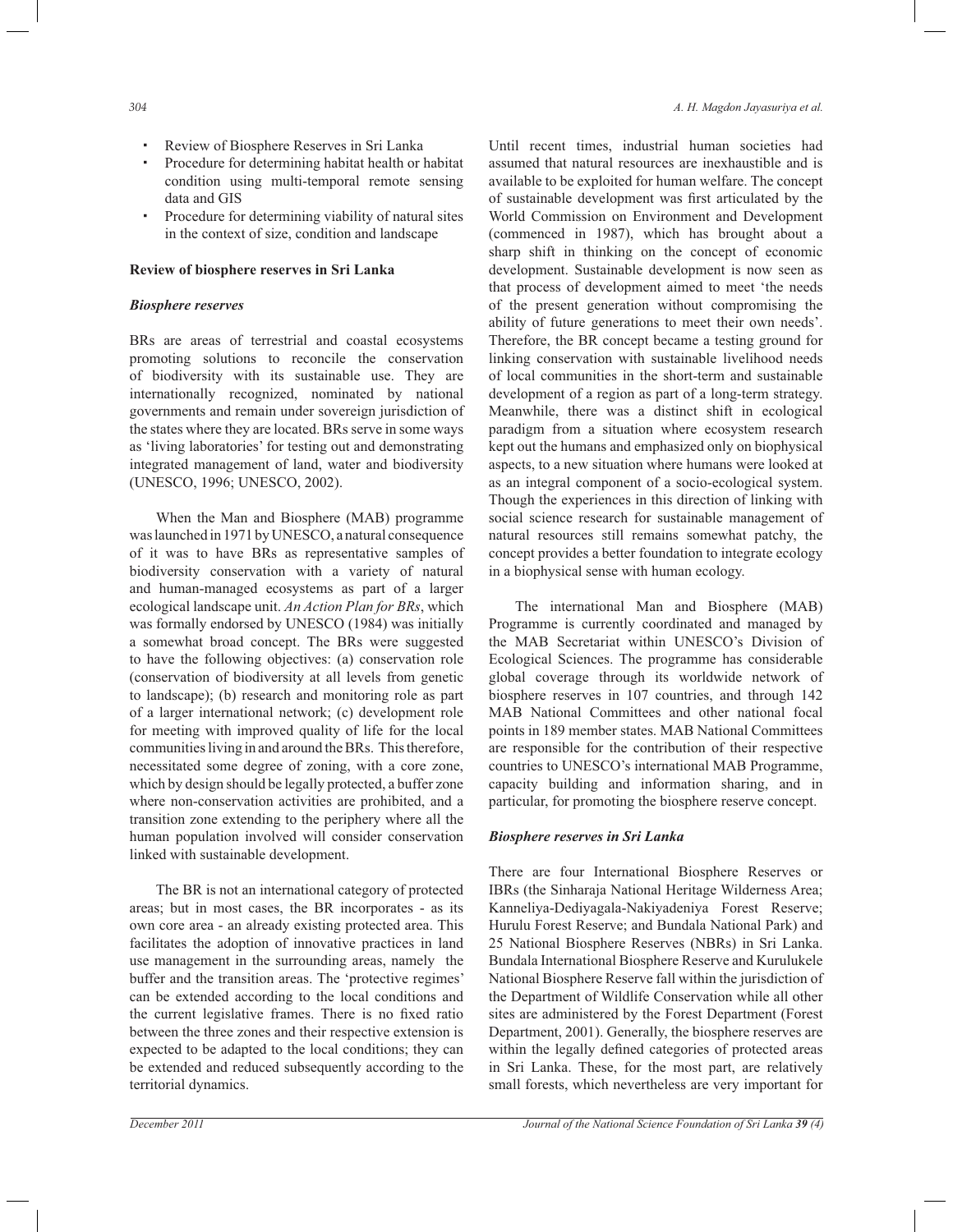

**Figure 1:** Biosphere reserves in Sri Lanka (refer Table 1 for details)

Source : EML Consultants Pvt.Ltd., Colombo.

#### **Table 1:** Biosphere reserves in Sri Lanka

the conservation of the country's endemic biota. The biosphere reserves are mapped in Figure 1 and listed in Table 1. The sites are listed alphabetically and the districts in which they are located are also given. The identification of the vegetation types follows the classification proposed by the Protected Area Gap Analysis (Jayasuriya *et al*., 2006). The areas of some biosphere reserves as given in the list provided by the Forest Department (Forest Department, 2001) differ from those given in the map of Forest Reserves and Proposed Forest Reserves. The protected area category and the administrative sector for each biosphere reserve are also indicated. With the recent survey of flora and fauna carried out in the island under the National Conservation Review Project (IUCN & WCMC, 1997), there is a need to re-examine the data from various forest sites and prepare a revised list of forests to be designated as NBRs.

# **METHODS AND MATERIALS**

# **Determination of habitat health of natural forests of Sri Lanka using multi-temporal remote sensing data and GIS**

The time-series information about location and condition of the vegetation cover types is one of the key elements in decision-making for management and effective conservation.

 Remotely sensed data derived from satellites have been successfully utilized for decades in assessment of productivity, predicting biomass and monitoring the vegetation health status (Reeves *et al*., 2001) in temporal

DMEF = Dry Mixed Evergreen Forest; LWEF = Lowland Wet Evergreen Forest; MANG = Mangrove Forest; MEEF = Mid-elevational Evergreen Forest; MMEF = Moist Mixed Evergreen Forest; MOEF = Montane Evergreen Forest; SAND = Sand Dune; SAVG = Savanna Grassland; SPOF = Sparse and Open Forest (main vegetation types according to Jayasuriya *et al*., 2006).

| No.            | Biosphere<br>reserve | District     | Main<br>vegetation<br>type(s) | Extent<br>(Ha) | Sector<br>PA<br>category | Biosphere<br>status |
|----------------|----------------------|--------------|-------------------------------|----------------|--------------------------|---------------------|
|                | Anaolundewa          | Anuradhapura | DMEF.                         | 28,957         | Forest PR                | National            |
|                |                      | Polonnaruwa  | <b>SPOF</b>                   |                |                          |                     |
| 2              | Badagamuwa           | Kurunegala   | <b>MMEF</b>                   | 213            | Forest FR                | National            |
| 3              | Bundala              | Hambantota   | DMEF.                         | 6.215          | Wildlife NP              | International       |
|                |                      |              | SPOF.                         |                |                          |                     |
|                |                      |              | <b>SAND</b>                   |                |                          |                     |
| $\overline{4}$ | Diyadawa             | Matara       | LWEF,                         | 2,447          | Forest FR                | National            |
|                |                      |              | <b>SPOF</b>                   |                |                          |                     |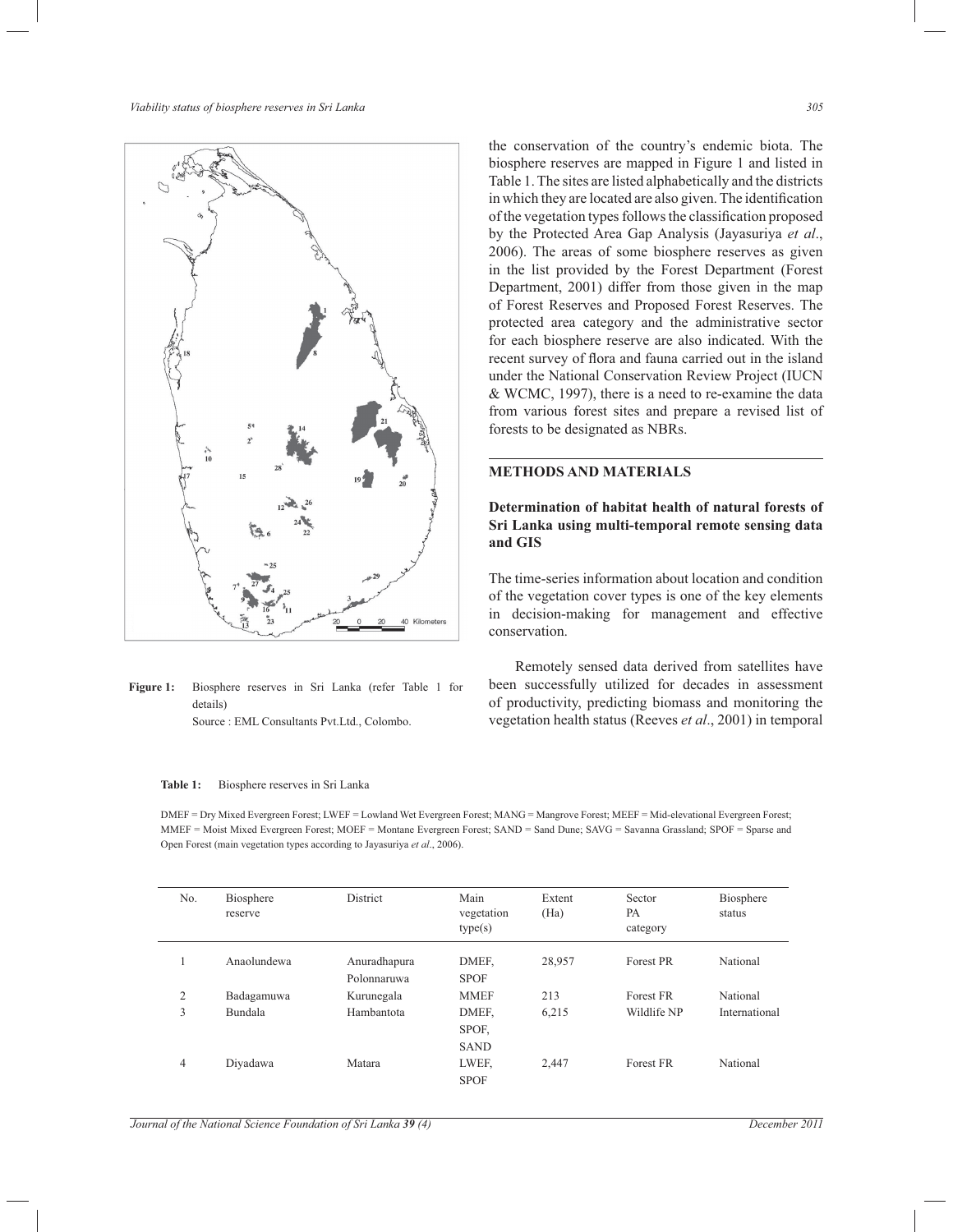*306 A. H. Magdon Jayasuriya et al.*

| 5      | Doluwakanda        | Kurunegala     | <b>MMEF</b>                | 400    | Forest PR          | National                  |
|--------|--------------------|----------------|----------------------------|--------|--------------------|---------------------------|
| 6      | Gilimale-Eratna    | Ratnapura      | LWEF,                      | 4838   | Forest PR          | National                  |
|        |                    |                | <b>SPOF</b>                |        |                    |                           |
| $\tau$ | Haycock            | Kalutara       | <b>LWEF</b>                | 362    | Forest FR          | National                  |
| 8      | Hurulu             | Anuradhapura   |                            |        |                    |                           |
|        |                    | Polonnarauwa   | DMEF,                      | 25,217 | Forest FR          | International             |
|        |                    |                | <b>SPOF</b>                |        |                    |                           |
| 9      | Kanneliya-         | Galle          | LWEF                       | 12,049 | Forest FR/PR       | International             |
|        | Dediyagala-        | Matara         | <b>SPOF</b>                |        |                    |                           |
|        | Nakiyadeniya       |                |                            |        |                    |                           |
| 10     | Kankaniyamulla     | Kurunegala     | <b>MMEF</b>                | 1047   | Forest FR          | National                  |
|        |                    |                | <b>SPOF</b>                |        |                    |                           |
| 11     | Kanumuldeniya      | Hambantota     | <b>LWEF</b>                | 678    | Forest FR          | National                  |
|        |                    | Matara         |                            |        |                    |                           |
| 12     | Kikilimana         | Nuwara-Eliya   | <b>MOEF</b>                | 4580   | Forest PR          | National                  |
|        |                    |                | <b>SPOF</b>                |        |                    |                           |
| 13     | Kombala-Kottawa    | Galle          | LWEF,                      | 1,624  | Forest PR          | National                  |
|        |                    |                | <b>SPOF</b>                |        |                    |                           |
| 14     | Knuckles           | Kandy, Matale  | MEEF,                      | 18,290 | Forest CF          | National,                 |
|        |                    |                | MMEF,<br>LWEF,             |        |                    | Proposed<br>International |
|        |                    |                | SAVG,                      |        |                    |                           |
|        |                    |                | <b>SPOF</b>                |        |                    |                           |
| 15     | Kurulukele         | Kegalle        | <b>LWEF</b>                | 9      | Wildlife           | National                  |
| 16     | Mulatiyana         | Matara         | LWEF,                      |        |                    |                           |
|        |                    |                | <b>SPOF</b>                | 3148   | Forest FR          | National                  |
|        |                    |                |                            |        |                    |                           |
| 17     | Munnakkara         | Gampaha        | <b>MANG</b>                | 51     | Forest CF          | National                  |
| 18     | Nagamadu/          | Puttalam       | <b>MANG</b>                | 245    | Forest CF          | National                  |
|        | Ambalam            |                |                            |        |                    |                           |
|        | (Pubudugama)       |                |                            |        |                    |                           |
| 19     | Nilgala            | Monaragala     | SAVG                       | 12,000 | Forest             | National                  |
|        |                    |                | <b>MMEF</b>                |        |                    |                           |
|        |                    |                | <b>SPOF</b>                |        |                    |                           |
| 20     | Nellikele          | Ampara         | <b>SAVG</b>                | 1,152  | Forest PR          | National                  |
|        |                    |                | <b>SPOF</b>                |        |                    |                           |
| 21     | Nuwaragala         | Ampara         | <b>SAVG</b>                | 33,943 | Forest FR          | National                  |
|        | Batticaloa         |                | <b>MMEF</b>                |        |                    |                           |
| 22     |                    | Nuwara-Eliya   | <b>SPOF</b><br><b>MOEF</b> |        | Forest PR          | National                  |
|        | Ohiya              | Badulla        | <b>SPOF</b>                | 1,769  |                    |                           |
| 23     | Oliyagankele       | Matara         | <b>LWEF</b>                | 486    | Forest FR          | National                  |
| 24     | Pattipola/Ambewela | Nuwara-Eliya   | <b>MOEF</b>                |        |                    |                           |
|        |                    |                | <b>SPOF</b>                | 1480   | Forest PR          | National                  |
| 25     | Rammalakanda       | Hambantota     | LWEF                       | 1,406  | Forest FR          | National                  |
|        |                    | Matara         |                            |        |                    |                           |
| 26     | Sita Eliya         | Nuwara-Eliya   | MOEF                       | 713    | Forest FR          | National                  |
|        |                    |                | <b>SPOF</b>                |        |                    |                           |
| 27     | Sinharaja          | Galle, Matara, | LWEF                       | 11,187 | <b>Forest NHWA</b> | International             |
|        |                    | Ratnapura,     | <b>SPOF</b>                |        |                    |                           |
| 28     | Udawattakele       | Kandy          | LWEF                       | 104    | Forest FR          | National                  |
| 29     | Wedasitikanda      | Monaragala     | <b>MMEF</b>                | 1343   | Forest FR          | National                  |
|        |                    |                | <b>DMEF</b>                |        |                    |                           |
|        |                    |                | ${\tt SPOF}$               |        |                    |                           |

Source: Forest Department (2001)

 $\overline{\phantom{0}}$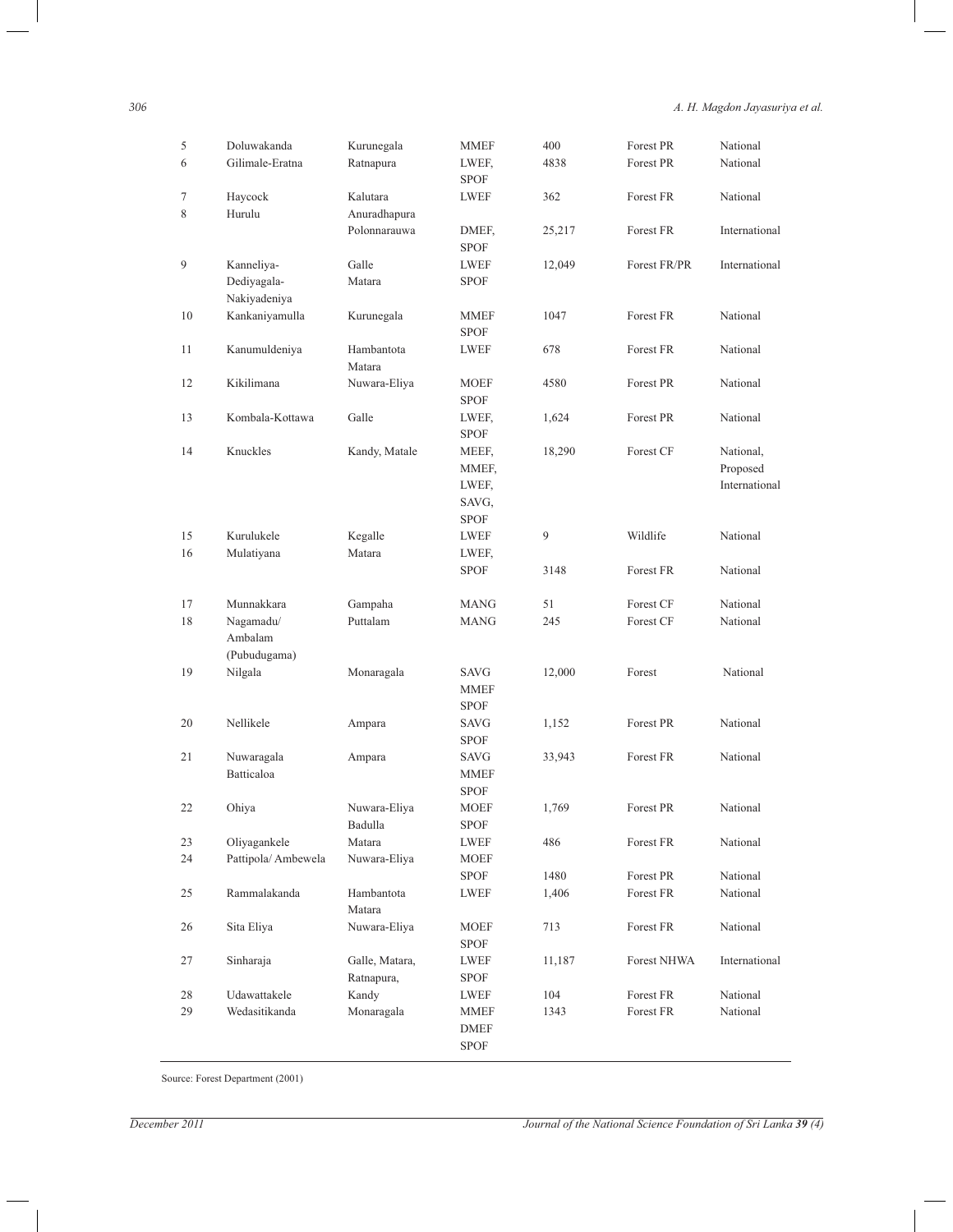and spatial scales and proved to be economically feasible measurements (Tueller, 1989) . A wide variety of spatial analysis can be performed in geospatial domain such as point pattern analysis, network analysis, surface analysis, fuzzy analysis and forest canopy density modelling. The forest canopy density model gives a clear picture about tree canopy discrimination, however unsuccessful it is in separating bushy vegetation (Biradar *et al*., 2005). Integrated model of time series vegetation index and distinct vegetation classes in geospatial domain is a promising approach for assessment of vegetation condition. Geospatial technique is emerging and serving as a planning tool because of the ability to handle multiple-layers of information in the spatial domain and facilitates the integration and geospatial modelling of these parameters to arrive at inputs for decisionmaking. Geospatial modelling and integration allows the visualization of information from newer perspectives.

 Geospatial modelling tool thus has been used to determine important process of vegetation dynamics and health conditions. The geospatial database has been generated using multi-scale time series satellite remote sensing data. The land use / land cover databases have been integrated to infer landscape processes and patterns. The vegetation dynamics have been studied by assessing the pattern of change and weightage at pixel level for the given set of the forest class. The spatial pattern of Normalized Difference Vegetation Index (NDVI) regimes has been estimated for different forest types over 12 month periods and they have been an input for the habitat health index modeling.

 It is necessary to calculate the viability index for each natural vegetation site in order to recommend them for future protection. Only the sites with natural vegetation (i.e. forest, grassland, mangrove, etc.) are considered. Well-known NDVI was used as prime input to measure habitat health or habitat condition within the given sites. The NDVI value has been clustered into a practical number of groups, which are four categories to match with the other existing parameters. This group has been finally clustered into 4 groups (1 to 4); 1 being the worst or highly disturbed and 4 being the best with least disturbance. A suite of the techniques and time series datasets have been used to characterize the habitat conditions.

**Multi-spectral, multi-resolution and multi-temporal data:** In this study, MODIS 500 m, MODIS 250 m and Landsat Geocover 100 m data sets have been used for the analysis. MODIS 500 m product consists of 36 bands, however only first 7 of the MODIS 500 m and MODIS 250 m with 2 bands were processed. The MOD09 is

computed from MODIS level 1C land bands 1–7 (centered at 648 nm, 858 nm, 470 nm, 555 nm, 1240 nm, 1640 nm, and 2130 nm). The product is an estimate of the surface reflectance for each band as it would have been measured at ground level if there was no atmospheric scattering or absorption (Vermonte *et al*., 2002). The original MODIS data are acquired in 12-bit (0 to 4,096 levels), and are stretched to 16-bit (0 to 65,536 levels). Dividing these data by 100 will make them comparable to laboratory spectra in the  $0 - 100$  percent range (Tables 2 & 3).

 This single mega-file data provides flexibility to work with the required bands (Thenkabail *et al*., 2005). The data is in at-satellite exo-atmospheric reflectance  $(0 -100\%$ ; there maybe an odd pixel of noise with  $>100$ reflectance – ignore it or write a code to eliminate it).

**Preparation of mega datasets:** Long time-series analysis of MODIS data requires construction of megadatasets that involve hundreds of bands. MODIS 500 m data consist of 287 bands (41 images \* 7 bands) for year 2003 and 2004 were formulated into a single mega- file of approximately 5 GB. A separate 12 and 24-band NDVI mega file (one NDVI band for each date) was also created. The single mega-file facilitates (a) analysing the time series in their entirety (i.e. they perform unsupervised classification of 287-band data and determine how classes change in magnitude and direction over space and time) and (b) tracking quantitative changes at any level in nearcontinuous mode (i.e. NDVI variations at pixel or entire study area level in 8-d time interval) (Biradar *et al*., 2003). Monthly maximum value composites (MVC) data have been derived using 8 composites.

 MODIS data at 250 –500 m resolution did not yield satisfactory results for smaller vegetation patches even after removing spectacles. To overcome this coarse resolution, Landsat Geocover 2000 at 100 m data was integrated to MODIS mega-file. Combination of timeseries data with high resolution data has shown desirable results.

 The mega-file facilitates: (a) analysis of the time series data in their entirety (unsupervised classification of 294 bands data), and (b) tracking quantitative changes at any level in near-continuous mode (i.e. NDVI variations at pixel or entire study area level in 8-d time intervals).

*Maximum value composites (MVC)*: Due to cloud cover problem in the study area, monthly maximum value composites of NDVI have been calculated and applied to reduce cloud contaminated pixels in image scenes and eliminate the differences of vegetation spectral responses due to phenological processes captured in the long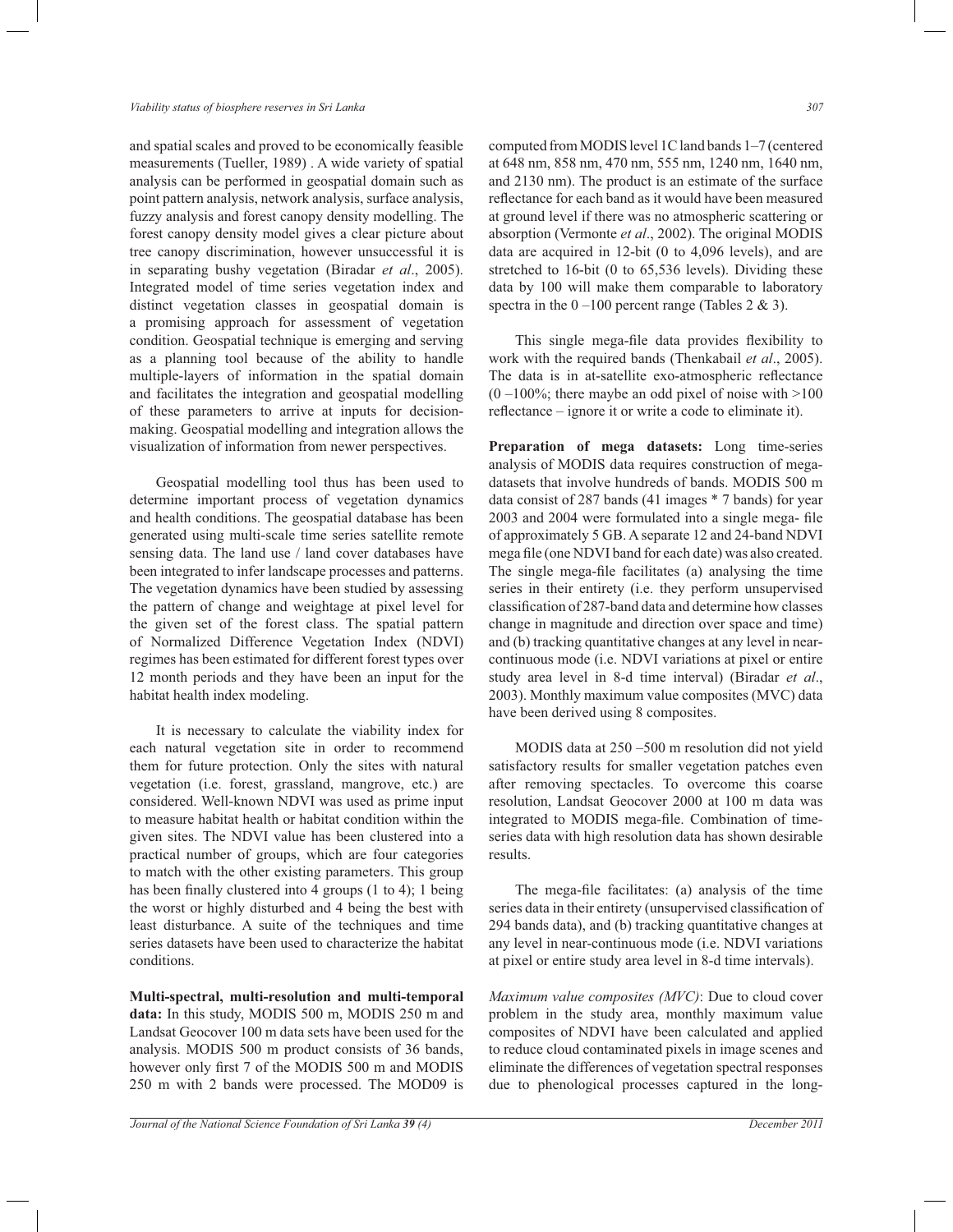compositing period. The MVC rule makes use of the selection of highest NDVI pixel values from the image to make a composite consisting of maximum NDVI of the image area over the chosen period of time.

*Iterative Self-Organizing Data Analysis Technique (ISODATA) clustering (unsupervised classification)***:** In an unsupervised classification, the objective is to group the multi-band file into a number of clusters that are statistically separable. Thus, the range of values in all layers can establish one cluster hereafter referred to as class that is set apart from a specified range combination for another class. Erdas imagine® uses the ISODATA algorithm to perform an unsupervised classification. The ISODATA clustering method uses the minimum spectral distance formula to form clusters. The arbitrary cluster means from the accumulated signature during the initial process have been used for the clustering. The new cluster means are used for the next iteration till it reached to define a maximum of eight iterations with a convergence

threshold of 99 percent. Diagonal axis mean statistics with an automatic scaling range standard deviation, with respect to number of classes assigned, was selected for unsupervised classification.

*Signature assessment***:** Generated signature (sig) file during the isodata clustering was used to extract signature means of each class with respect to all bands. Class-wise means of all the band information have been organized in excel worksheet for the assessment of signature behaviour in space and time. This information has been used for the discrimination or grouping of the cluster into four classes.

*NDVI based Viability Index***:** The geospatial database has been generated using multiscale time series satellite remote sensing data. The land use / land cover database have been integrated to infer landscape processes and patterns. The vegetation dynamics has been studied by assessing the pattern of change and weightage at

**Table 2:** MODIS Terra 500 m 7-band reflectance data characteristics used in this study

| <b>MODIS</b>   | <b>MODIS</b> bands | <b>MODIS</b>    | Potential application                        |
|----------------|--------------------|-----------------|----------------------------------------------|
| bands No.      | Band width         | Band center     |                                              |
|                | nm <sup>3</sup>    | nm <sup>3</sup> |                                              |
|                |                    |                 |                                              |
| 3              | 459-479            | 470             | Soil/Vegetation Differences                  |
| 4              | 545-565            | 555             | Green Vegetation Absolute Land Cover         |
|                | 620-670            | 648             | <b>Transformation Vegetation Chlorophyll</b> |
| $\overline{c}$ | 841-876            | 858             | Cloud Amount Vegetation Land Cover           |
|                |                    |                 | Transformation                               |
| 5              | 1230-1250          | 1240            | Leaf/Canopy Differences                      |
| 6              | 1628-1652          | 1640            | Snow/Cloud Differences                       |
| 7              | 2105-2155          | 2130            | Cloud Properties Land Properties             |
|                |                    |                 |                                              |

**Table 3:** Detailed characteristics of Landsat ETM+ satellite sensor data used to derive Geocover 2000

| Sensor            | Spatial<br>Resolution<br>(m) | Spectral<br>Resolution<br>(N <sub>0</sub> ) | Radiometric<br>Resolution<br>(bit) | Band<br>Range<br>(nm) | Band<br>Centers<br>(nm) | Band<br>Widths<br>(nm) | Irradiance<br>(W/m <sup>2</sup> Sr)<br>mm) |
|-------------------|------------------------------|---------------------------------------------|------------------------------------|-----------------------|-------------------------|------------------------|--------------------------------------------|
| Landsat<br>$ETM+$ | 30 <sub>m</sub>              | $\overline{7}$                              | 8-bit                              | $0.45 - 0.52$         | 0.482                   | 0.65                   | 0.1970                                     |
| , ,               | , ,                          | ,                                           | , ,                                | $0.52 - 0.60$         | 0.565                   | 0.80                   | 0.1843                                     |
| , ,               | , ,                          | , ,                                         | , ,                                | $0.63 - 0.69$         | 0.660                   | 0.60                   | 0.1555                                     |
| , ,               | , ,                          | , ,                                         | , ,                                | $0.50 - 0.75$         | 0.625                   | 0.15                   | 0.1047                                     |
| , ,               | , ,                          | ,                                           | , ,                                | $0.75 - 0.90$         | 0.825                   | 0.20                   | 0.2271                                     |
| , ,               | , ,                          | , ,                                         | , ,                                | $10.0 - 12.5$         | 11.450                  | 2.50                   | $- -$                                      |
| , ,               | , ,                          | , ,                                         | , ,                                | 1.55-1.75             | 0.165                   | 0.26                   | 0.8053                                     |

*December 2011 Journal of the National Science Foundation of Sri Lanka 39 (4)*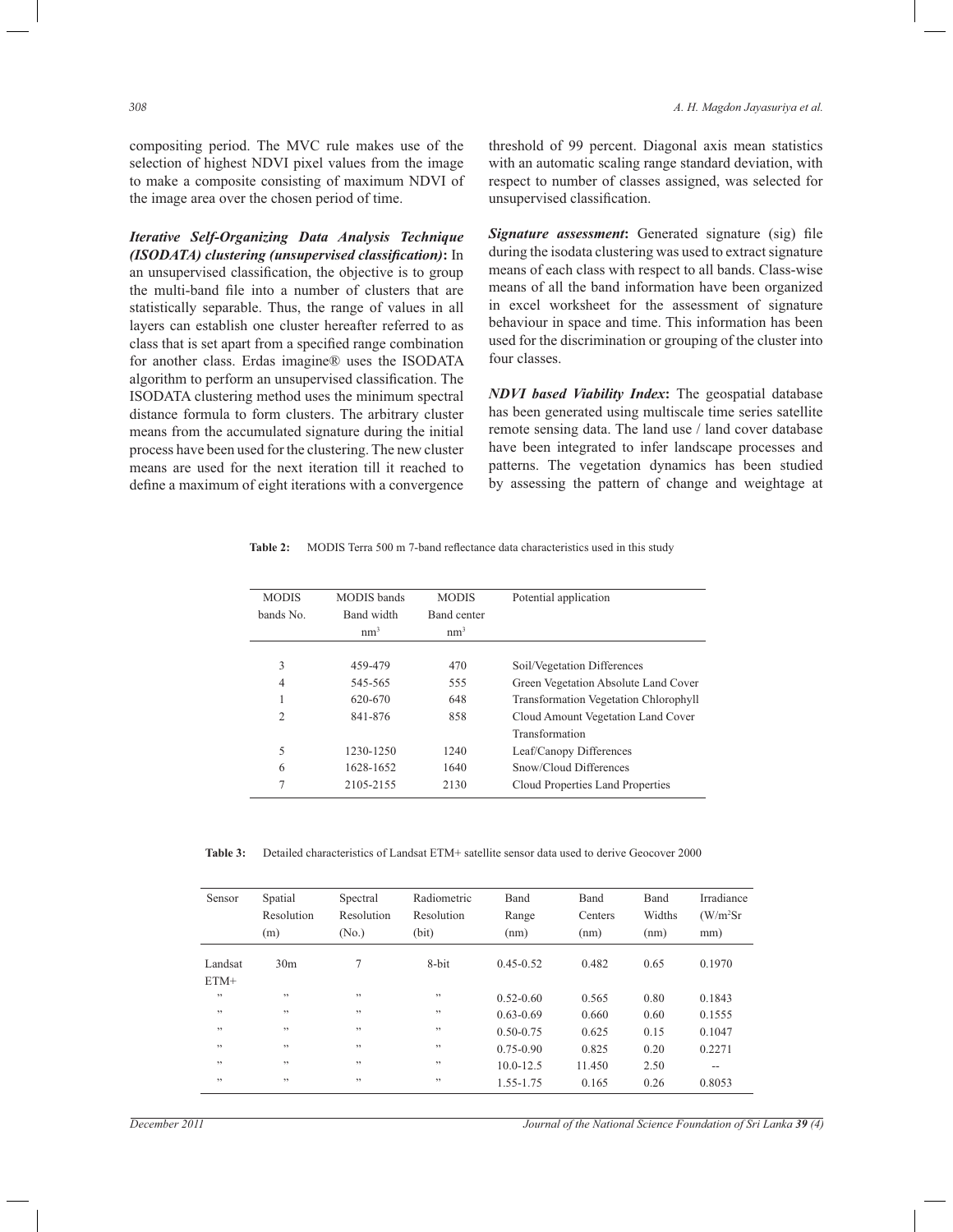*Viability status of biosphere reserves in Sri Lanka 309*

pixel level for the given set of the forest class (Biradar *et al*., 2003). The spatial pattern of NDVI regimes has been estimated for different forest types over 12 month periods and this is an input for the viability (health) index modelling.

Viability Index (VI): *f* (Vegetation cover types, Time series NDVI)

n  
\nVI = 
$$
\int_{A} (VC_{1} * Wt_{1} * NDVI_{t} + VC_{2} * Wt_{2} * NDVI_{t} + VC_{n} * NDVI)
$$
<sup>t=1</sup>

where,

 $VI = Viability Index, VC = Vegetation cover types,$  $Wt = Weightages$ , NDVI = Normalized Vegetation Index,  $t =$ Times series (12 months)

The NDVI can be calculated using the formula;

$$
NDVI = \frac{(IR - R)}{(IR + R)}
$$

 Once the initial classification and signature assessment were completed, the unsupervised grayscale thematic image was used to identify each class and label them, based on the procedures explained below. Classes were identified and labelled based on the NDVI thresholds. Any change that occurs even at a single pixel is tracked by its location in brightness, greenness and wetness feature space.

 Finally, all the classes identified based on the four separable distinct NDVI thresholds has been recorded to its next value of the main segment and so on to facilitate overlaying into a single thematic layer consisting of all the classes extracted at different levels for the particular threshold (Figure 2).

 Multiscale and time series NDVI can be applied in conjunction with land use / land cover type for monitoring vegetation health condition and changes across time and space. This technique is especially useful when primary measurements of vegetation and health conditions are lacking in large areas, for example national level assessments.

 Geospatial analysis becomes more easy and economic with the increased availability of quality remote sensing data. Especially, MODIS reflectance and NDVI data from 250 m to 500m that measure vegetation cover and condition will be beneficial for satellite data users, particularly in large projects of Sri Lanka.

# **Determination of viability of status in the context of size, condition and landscape**

The continued existence of the organisms in a given ecosystem will depend upon maintaining the natural processes that allowed them to establish and thrive in the past. Embedded in the eco-regional conservation planning is the notion of "viable native species and community types". Viability refers to the ability of a species to persist for many generations or a community/ ecological system to persist over some specified time period. Within a planning context, viability may refer to either the viability of a population or the viability of the species as a whole, or similarly to the viability of an entire community or ecological system versus individual examples of it. The viability assessment of conservation sites is an essential pre-requirement to ensure that sites in eco-regional portfolios are as functional as possible and that conservation targets, i.e. communities or species, contained in them have high likelihood of remaining extant (Lamberson *et al*., 1992).

*Selection of indices of viability for target areas***:** Ideally viable sites are: (i) essentially not too impacted by manmade alterations to the environment; (ii) at least are well managed and protected by sensitive environmental spatial plans; (iii) large enough to contain viable populations of animals and plants and also to buffer the area from threats and (iv) have a robust shape without long boundaries relative to their surface area. Such ideally viable sites are also connected to other areas and not isolated, so as to allow gene flow from other demes as well as to allow movement to mobile species to obtain living resources from a variety of areas.

 In this exercise, viability of target areas was judged on a combination of indices that reflect broad measures of ecological health (habitat health or habitat vigour) and also reflect its viability for biological diversity. For example, an individual large intact rain forest, which has never been cut or disturbed and is in proximity to other rain forest patches, is likely to be in excellent ecological condition. It is also likely to contain a rich assemblage of those species that are endemic to rainforests or that at some time utilize rain forests as habitats. The corollary is that a smaller area of rain forest in similar condition, or a similar large area which has been cut or disturbed, or a more isolated area would both be likely contain fewer species and have a lower biological diversity compared to the aforementioned situation.

*Ecological Communities / systems – indices of viability***:** Three primary factors govern the viability of a community or an ecological system: a) demography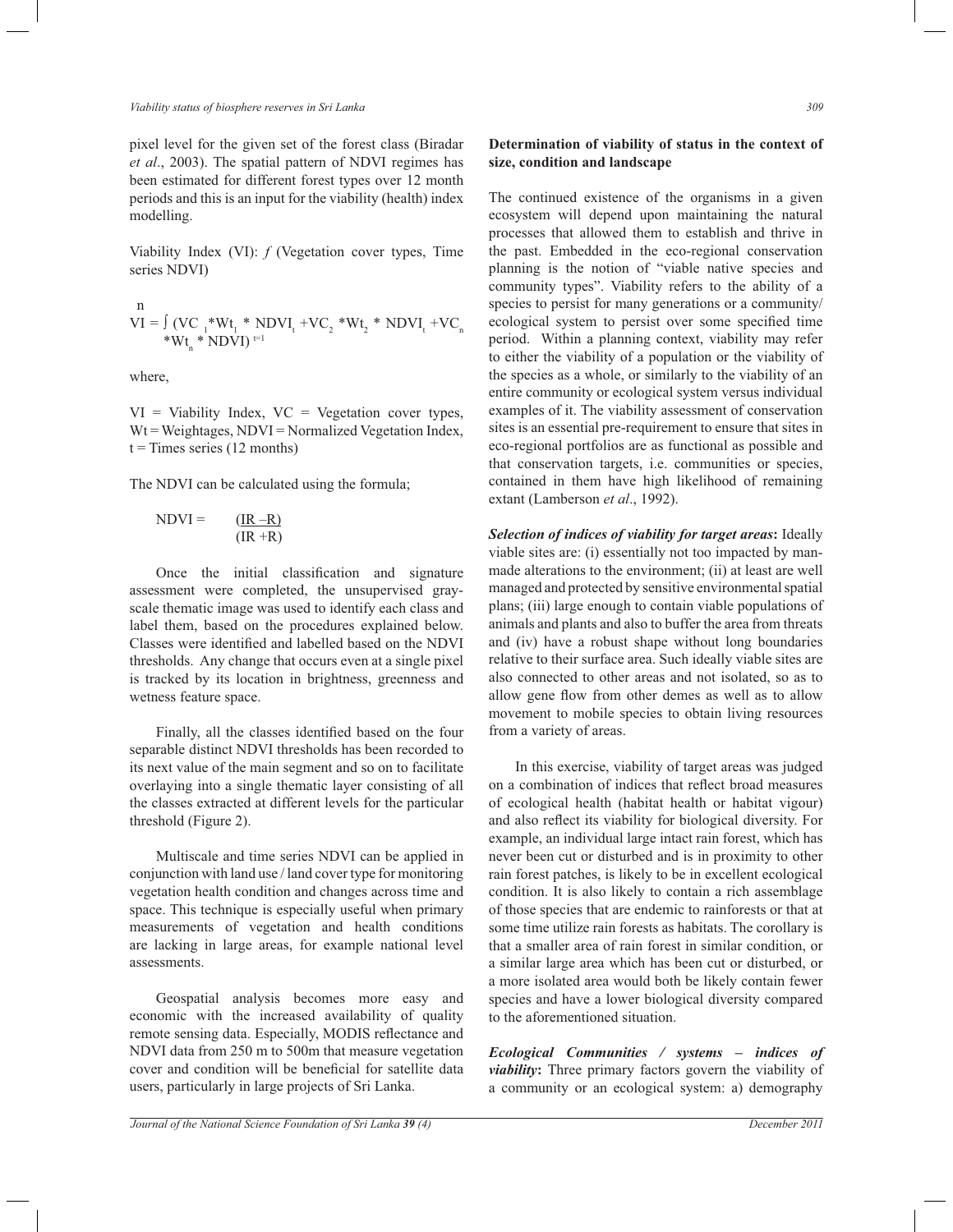

**Figure 2:** Habitat Health Index map of the Sri Lanka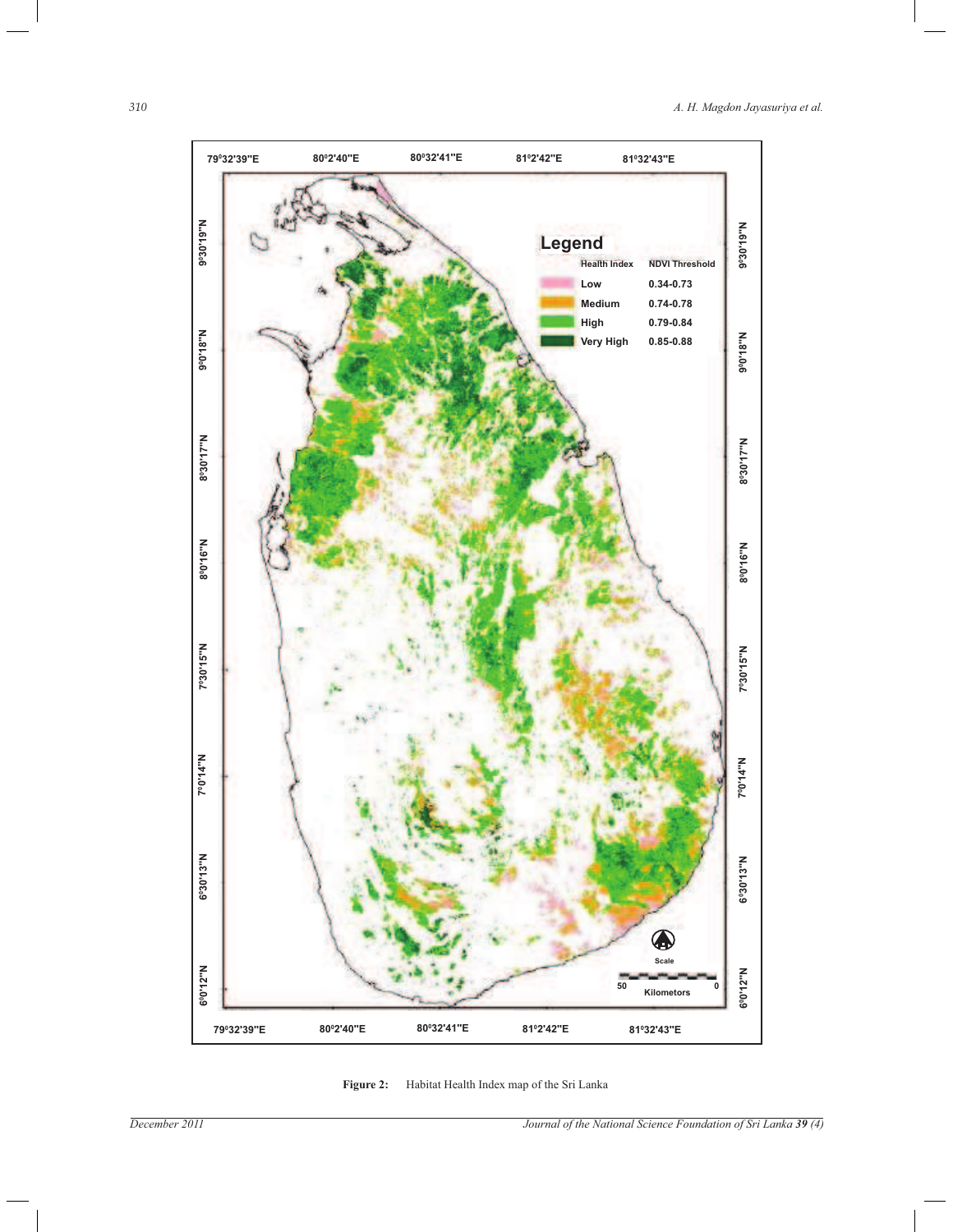of component species populations; b) internal processes and structures among these component species and c) landscape-level processes, which sustain the community or system. These factors are roughly equivalent to and certainly incorporated by the criteria of size, condition, and landscape context. One of the most significant challenges in the application of these criteria is factoring in the large-scale change brought about to those communities and systems by anthropogenic disturbance that has occurred in the past (Groves *et al*., 2000).

 Based on some important previous exercises (Ranny *et al*., 1981; Hayden *et al*., 1985; Groves *et al*., 2000) the following indices were selected to evaluate the overall viability index for target sites (Figure 3).

*Condition Index (= condition inside, habitat health, habitat condition, vegetation index, vegetation health)***:**  This is an integrated measure of the quality of biotic and abiotic factors, structures, and processes that characterize targets. Criteria for measuring condition include success and regularity of reproduction, presence/absence of

 Anthropogenic impacts consist mainly of fragmentation, disturbance to the natural composition (species / individuals), presence of exotic/invasive species, pollution, etc. Patches that contain relatively continuous cover of natural vegetation (i.e. less fragmentation) are more likely to have intact ecological processes and be free of exotic/invasive species.

 Biological legacies accommodate critical features of communities and systems that take generations or sometimes hundreds to thousands of years to develop. For example, in virgin or steady-state or old-growth forests, the presence of fallen logs, composting wood and leaves, a well-developed under-storey and ground flora, and structural complexity in the canopy are examples of such biological legacies. As a general rule, the presence of a well-developed structure and species composition that include characteristic but also uncommon species imply good habitat quality and some historical continuity.



**Figure 3:** Calculation of Viability Index for a specific target site (TS)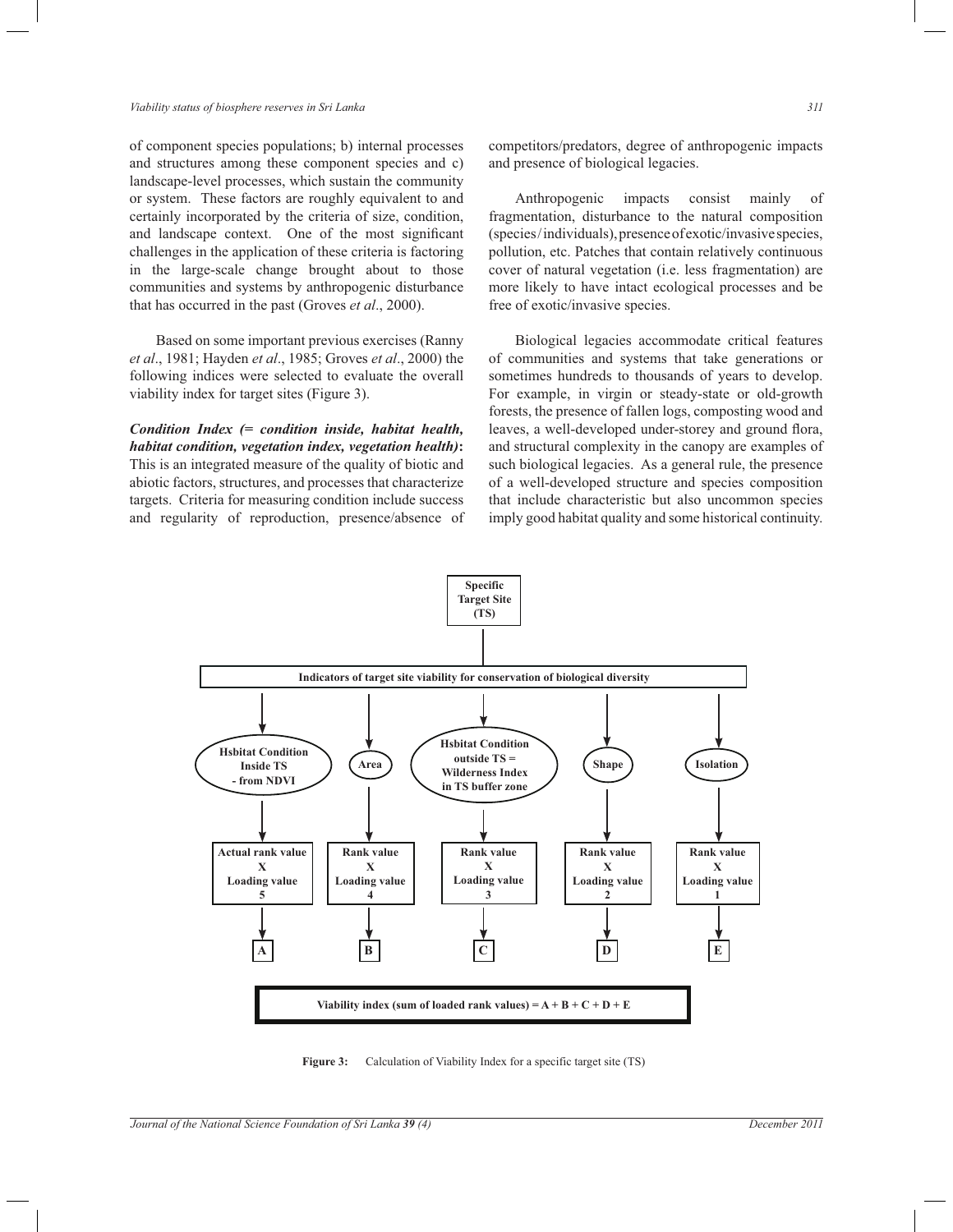Those communities and systems that are depauperate in species composition for any of a variety of reasons will be ranked as poor sites.

 The Condition index or Vegetation index was quantified by spatial patterns of NDVI. It provides a means for obtaining a synoptic view of the status of forest condition on near real time basis. Vegetation type and density maps are the primary spatial layers generated from satellite data. Seasonal data were used to extract the vegetation index depending on forest phenology. The peak growth season, especially in the dry zone where deciduous elements prevail to various extents, is the season following NE monsoon rains that usually end in December. The process is detailed in the previous section.

*Area index (= size)***:** At the population level, size is the measure of the area of occupancy by a species and/or its population abundance and density. All else being equal, larger populations are assumed to be more viable than small populations. For matrix-type communities and ecological systems, large-scale natural disturbances create a diverse shifting mosaic of successive stages and physical settings. The area needed to ensure survival or recolonization from such disturbances (i.e. disease, fire, insect outbreaks and landslides) has been called the minimum dynamic area. For a matrix type to persist over time it must be able to sustain, buffer, and absorb these disturbances and maintain these minimum dynamic areas. Size can be determined in two ways for ecological communities and systems. First, the home range of a species (usually a vertebrate) that is a typical occupant of that system and is at the higher end of the food chain can be used to estimate the size of the community or system (i.e. Chesnut-backed owlet in a lowland rainforest). Alternatively there is a rule of thumb from the field of patch dynamics and disturbance ecology which suggests that the size of a community or system needs to be the size of the largest natural disturbance to that community or system over a 500 –1000 year time frame.

*Wilderness index (= external condition, outside disturbance index)***:** Categories used in the Wilderness Map prepared by the World Conservation Monitoring Center (WCMC) for Sri Lanka was used to establish disturbance index for the target areas (IUCN & WCMC, 1997). This map used the concept of wilderness (Leslie & Taylor, 1985), which attempts to describe the extent to which nature is changed or disturbed as a result of the influence of modern society on its attributes remoteness and primitiveness. It was developed using the methods which uses the following indicators to derive a wilderness index (Leslie *et al*., 1988):

- Remoteness from settlements (i.e. permanently occupied buildings, cleared agricultural land, plantation forest).
- Remoteness from access (i.e. roads, railways, aircraft runways).
- Aesthetic naturalness, which is the degree to which landscapes are free from the presence of permanent structures of modern technological society (i.e. all man- made structures, ruins and quarries).

 Details of the approach used are in the National Conservation Review (IUCN & WCMC, 1997). The Wilderness Index provides a measure of socio-economic influences and threats to closed canopy natural forests and an indicator of the aesthetic naturalness of such sites. It can also serve as an excellent proxy for the condition of the peripheral habitat in the landscape of the target areas. Four wilderness zones are defined approximately as shown in Table 4.

*Shape index*: The interaction of patch shape and size can influence a number of important ecological processes. Patch shape has been shown to influence inter-patch processes such as small mammal migration (Buechner, 1989) and woody plant colonization (Hardt & Forman, 1989), and may influence animal foraging strategies (Forman & Godron, 1986). However, the primary significance of shape in determining the nature of patches in a landscape seems to be related to the "edge effect".

 Edge metrics usually are best considered as representing landscape configuration, even though they are not spatially explicit at all. Total amount of edge in a landscape is important to many ecological phenomena. In landscape ecological investigations much of the presumed importance of spatial pattern is related to edge effects. The forest edge effect, for example, results primarily from differences in wind and light intensity and quality reaching a forest patch that alter microclimate and disturbance rates (Gratkowski, 1956; Ranny *et al*., 1981; Chen & Franklin, 1990). These changes, in combination with changes in seed dispersal and herbivory, can influence vegetation composition and structure (Ranny *et al*., 1981). The proportion of a forest patch that is affected in this manner is dependent, therefore, upon patch shape and orientation, and by adjacent land cover. Irregular shaped areas are difficult to manage, have important core areas that are close to boundaries and readily suffer from outside threats. Also, a long and narrow forest patch is more susceptible to outside threats such as encroachment, than a similar sized area that is more robust and circular in shape that better protects the core of the rain forest.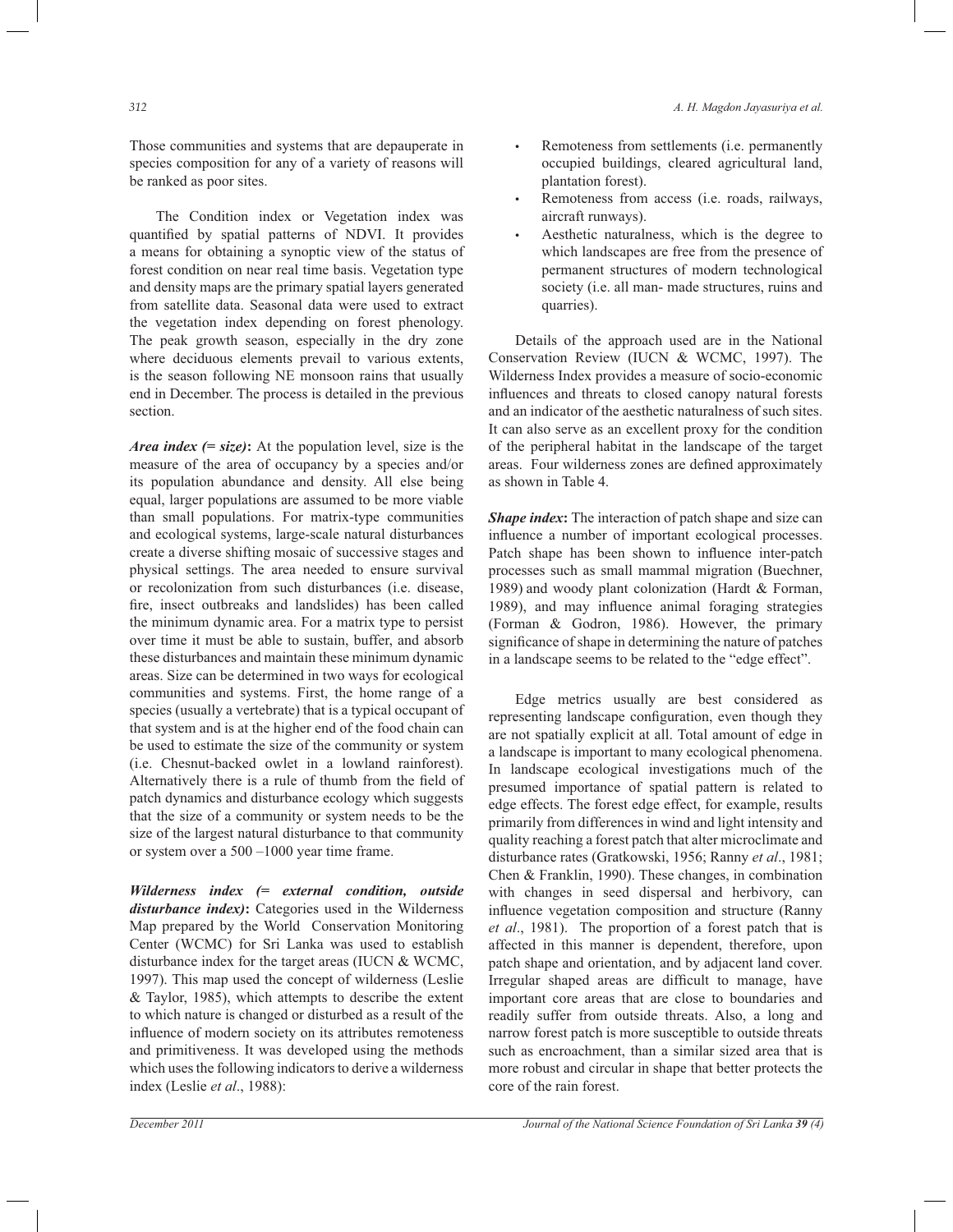**Table 4:** The Wilderness index

| Category | Wilderness zones         | Wilderness index |
|----------|--------------------------|------------------|
| 1        | Low wilderness           | $<$ 5            |
| 2        | Medium - low wilderness  | 5-9              |
| 3        | Medium - high wilderness | $9 - 13$         |
| 4        | High wilderness          | $13 - 20$        |

#### **Table 5:** Loading multipliers for viability criteria

| Viability criterion    | Loading multiplier for ranks I, II, III, & IV |
|------------------------|-----------------------------------------------|
| Condition Index        |                                               |
| Area Index             | 4                                             |
| Wilderness Index       | 3                                             |
| Shape Index            |                                               |
| <b>Isolation Index</b> |                                               |

A large but convoluted patch, for example, could be entirely edge habitat. It is now widely accepted that edge effects must be viewed from an organism-centered perspective because edge effects influence organisms differently; some species have an affinity for edges, some are unaffected, and others are adversely affected.

 Early wildlife management efforts were focused on maximizing edge habitat because it was believed that most species favoured habitat conditions created by edges and that the juxtaposition of different habitats would increase species diversity (Leopold, 1933). Indeed this concept of edge as a positive influence has guided land management practices until recently. Recent studies, however, have suggested that changes in vegetation, invertebrate populations, predation, brood parasitism, and competition along forest edges has resulted in the population declines of several vertebrate species dependent upon forest interior conditions (Strelke & Dickson, 1980; Kroodsma, 1982; Brittingham & Temple, 1983; Wilcove, 1985; Temple, 1986; Noss, 1988; Yahner & Schott, 1988; Robbins *et al*., 1989). Forest interior species, therefore, may be sensitive to patch shape because for a given patch size, the more complex the shape, the larger the edge-to-interior ratio. Most of the adverse effects of forest fragmentation on organisms seem to be directly or indirectly related to edge effects. Total class edge in a landscape, therefore, often is the most critical piece of information in the study of fragmentation, and many of the class indices directly or indirectly reflect the amount of class edge. Similarly, the total amount of edge in a landscape is directly related to the degree of spatial heterogeneity in that landscape.

 At the patch level, edge is a function of patch perimeter. The edge effect on a patch can be indexed using the perimeter-to-area ratio employed in the shape index.

*Isolation index (= isolation or nearest-neighbour distance)***:** This is defined as the distance from a patch to the nearest neighbouring patch of the same type of vegetation, based on edge-to-edge distance. Isolation quantifies landscape configuration and can influence a number of important ecological processes. For example, studies on population dynamics and species interactions in spatially subdivided populations suggest that the dynamics of local plant and animal populations in a patch are influenced by their proximity to other subpopulations of the same or competing species. Several authors (Hayden *et al*., 1985; Dickman, 1987) have claimed, for example, that patch isolation explains why fragmented habitats often contain fewer bird species than contiguous habitats. A number of studies that empirically demonstrated an isolation effect on bird communities in various habitat patches have been reviewed (Opdam, 1991). Inter-patch distance plays a critical role in island biogeographic theory (Mac Arthur & Wilson, 1967) and metapopulation theory (Levins, 1970; Gilpin & Hanski, 1991) and has been discussed in the context of conservation biology (Burkey, 1989). The role of interpatch distance in meta-populations has had a pre-eminent role in recent conservation efforts for endangered species (Lamberson *et.al*., 1992; McKelvy *et al.*, 1992). Clearly the isolation or nearest-neighbour distance can be an important characteristic of the landscape depending on the phenomenon under investigation.

*Loading factors and calculations of viability indices***:** The above selected indices potentially have very different scales of impact on biological diversity within a specific target area. For example, the condition of the habitat within a patch of mangrove is more likely to influence the viability of that patch than, say, the distance from its like neighbour patches. Conversely, if the habitat of a mangrove patch is poor, its diversity will likely be low even if there is a good patch of mangrove habitat close to it. Therefore it is necessary to unify these differential indices by processing them through a loading mechanism (Table 5 and Figure 3) proposed by the Gap Analysis process<sup>7</sup>.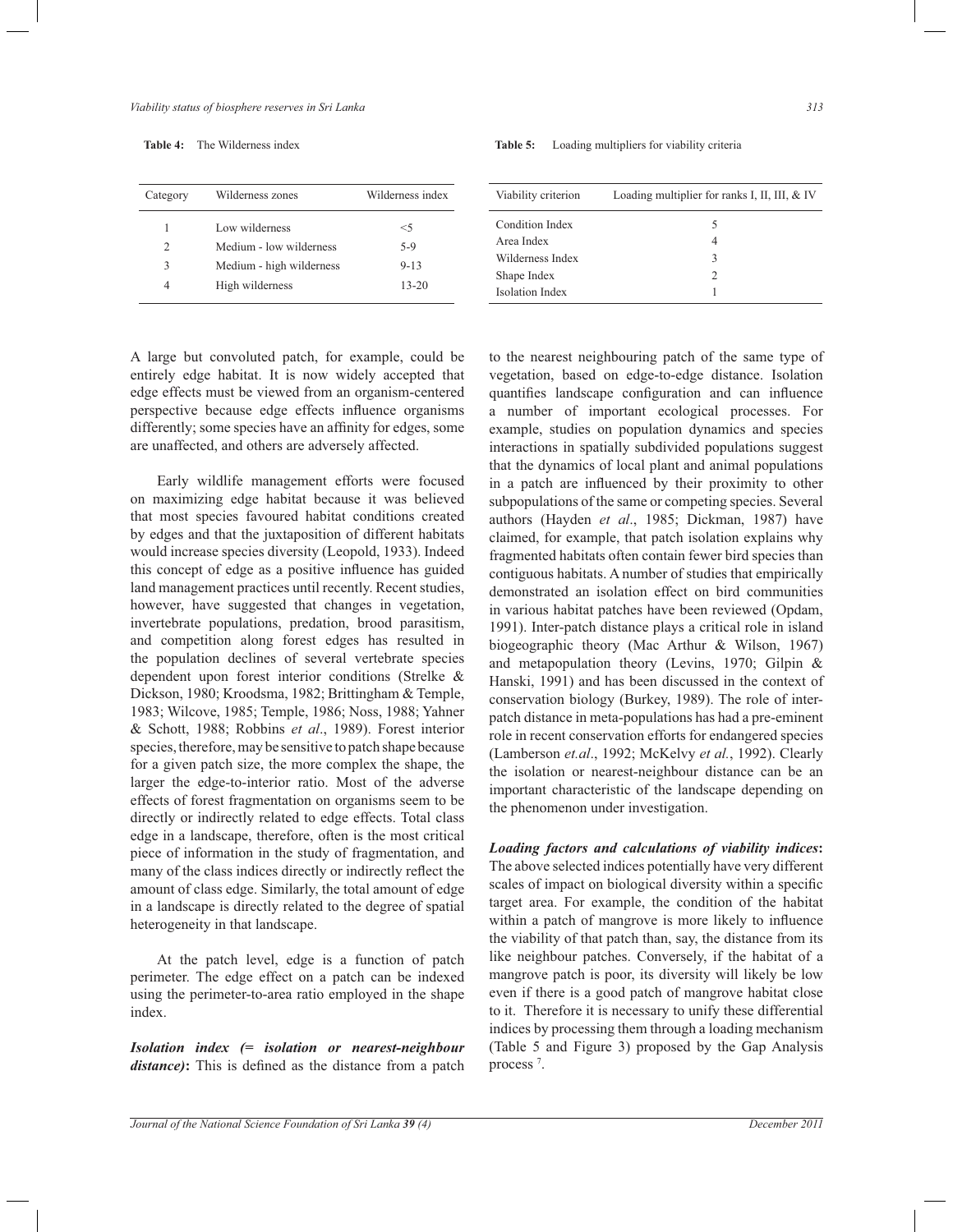The range within each of the five factors is sequenced into four groups or quarters, i.e. very good, good, moderate and poor. The overall ranking of conservation targets (natural vegetation types) is the summation of the five indices for all individual sites within each vegetation type, i.e. mangrove forest. Figure 3 illustrates the steps leading to the gross estimation of the Viability Indices.

*Ranking of focal conservation targets for viability***:** The viability of a focal conservation site is the function of the condition, size, wilderness, shape and isolation factors. The next step will be the ranking of these factors for each focal target based upon the best available knowledge and judgment. Each of the five factors should be ranked as "very good", "good", "fair", or "poor" (Lamberson *et al*., 1992). The rationale for the viability ranks is as follows:

**Very Good**. Viability reflects at least two "very good" and no "fair" or "poor" ranks for the viability factors.

*314 A. H. Magdon Jayasuriya et al.*

Good. Various combinations of "very good" to "poor" factors can result in "good" viability. In general, "good" viability reflects at least two "good", or one "very good", and no "Poor" ranks among the viability factors.

**Fair.** Like "good" viability, various combinations of "very good" to "poor" viability factors can result in "fair" viability. However, in general, "fair" viability reflects at least two "fair", or one "poor", and no "very good" ranks.

Poor. Generally, "Poor" viability reflects at least two "poor" and no "good" or "very good" ranks for the viability factors.

### **RESULTS**

The viability index of 29 biosphere reserves in Sri Lanka was mapped as shown in Figure 4. To demonstrate the



**Figure 4:** Viability status of the Biosphere Reserves in Sri Lanka Source: EML Consultants Pvt. Ltd., Colombo.

**Figure 5:** Viability status of the Sinharaja International Biosphere Reserve Source: EML Consultants Pvt. Ltd., Colombo.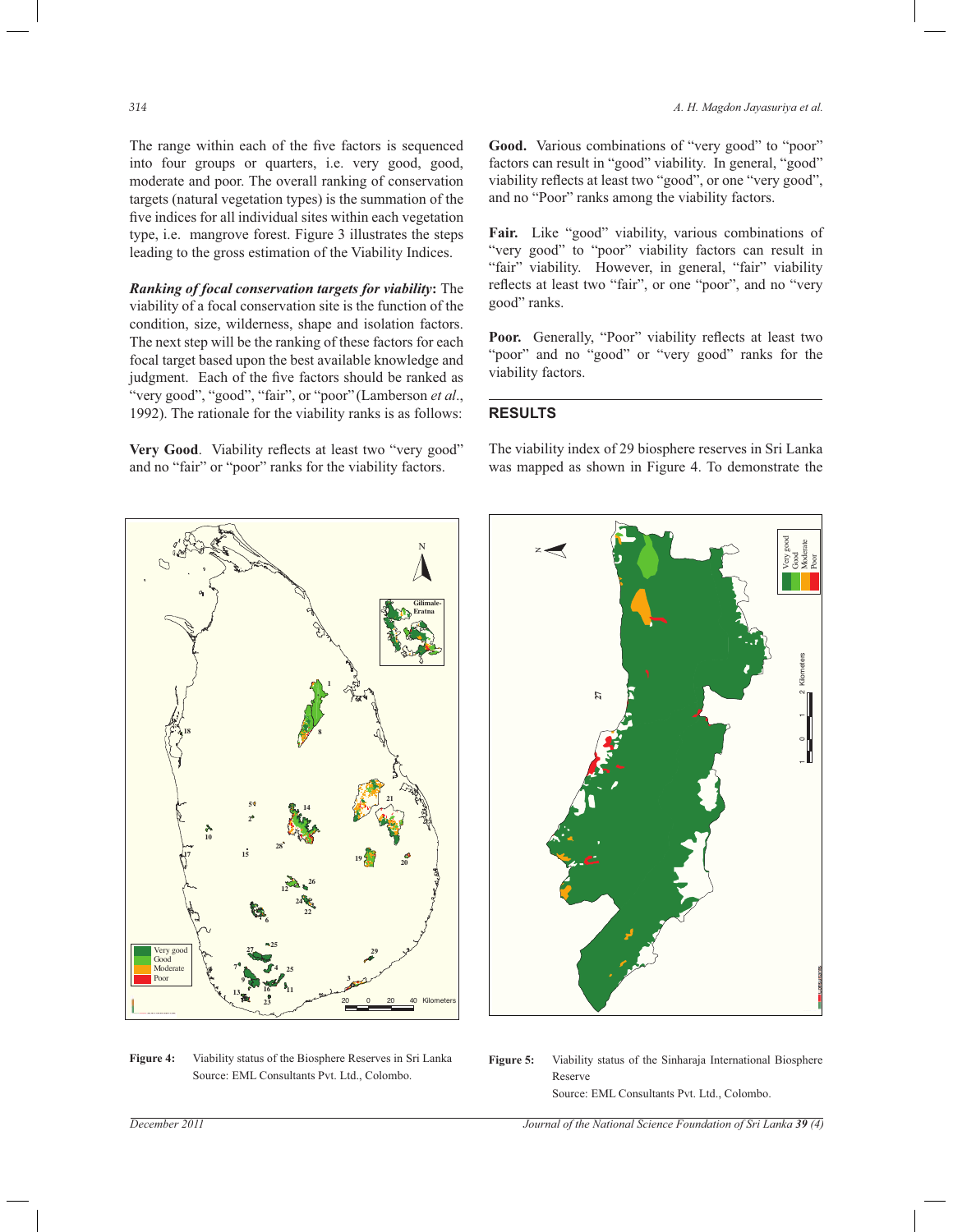appearance of four viability categories over vegetation patches more clearly, results were depicted in detail for four selected individual Biosphere Reserve sites, *viz*. Sinharaja, the Knuckles, Nuwaragala and Munnakkara (Figures 5, 6 and 7). The vegetation patches (polygons) within each biosphere reserve were divisible into four viability categories, *viz*. very good, good, moderate and poor. In addition, most biosphere reserves included 'blank' areas where no forest patches (polygons) are shown to exist and for them the viability status is indeterminable. This is due to the fact that these 'blank' areas were not represented as vegetation or forest patches in the original forest cover map that was used as the base map in the gap analysis. These 'blank' areas possibly consist of nonforest vegetation such as scrub, grasslands, sand dunes, salt marsh and water bodies.

 The corresponding areas and proportions of each of the four viability categories for each biosphere site were also calculated (Table 6). The total area of the biosphere

reserves shown in Figure 8 consists of 263,648 hectares that are contained in patches (polygons) of vegetation. Accordingly, of the total biosphere areas, 51,088 hectares (19.3%) are very good, 58,545 hectares (22.2 %) are good, 15,734 hectares (5.9%) are moderate and 3,378 hectares (1.2%) are poor in their viability status. Meanwhile, the viability status of a total area of 134,928 hectares (51.1%) remained indeterminable. It is clearly evident that most of the relatively large biosphere reserves (> 2000 hectares) contain large proportions (> 80%) of highly viable areas (very good and good), i.e. Sinharaja, Anaolundewa, Diyadawa, Kanneliya and Rammalakanda. Of the relatively small biosphere reserves (300 – 500 hectares), Haycock and Oliyagankele stand are prominently viable (> 88% of very good and good viability areas). Small biosphere reserves, such as Munnakkara (Figure 7) and Udawattakele demonstrate complete lack of very good and good viability areas and consist of only areas with moderate and poor viability. These sites are located in highly urbanized areas and are heavily impacted with



**Figure 6:** Viability status of the Proposed Knuckles International Biosphere Reserve Source: EML Consultants Pvt. Ltd., Colombo.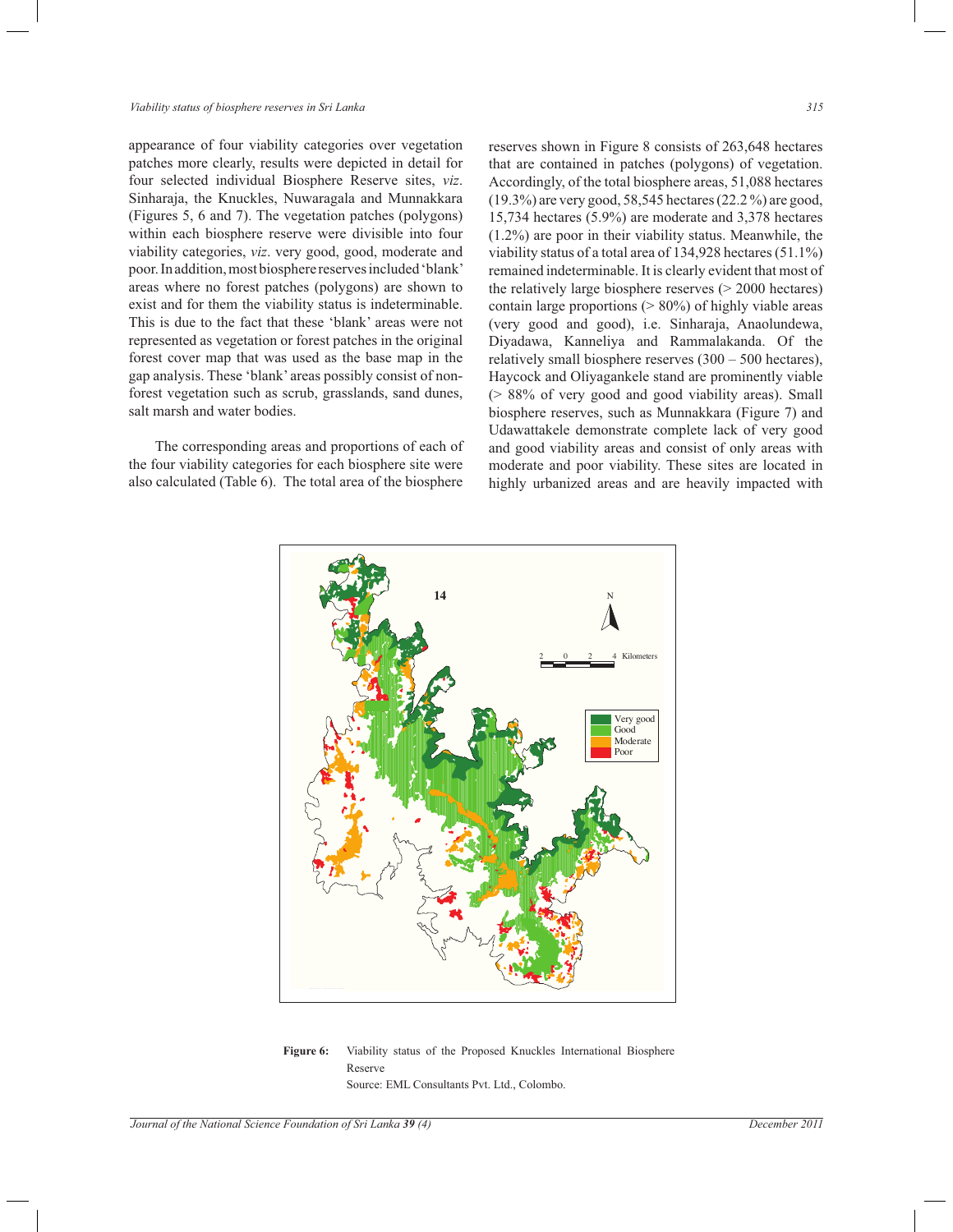|                 |                    |            |          |           |          |       | <b>VIABILITY STATUS</b> |       |          |       |                |        |
|-----------------|--------------------|------------|----------|-----------|----------|-------|-------------------------|-------|----------|-------|----------------|--------|
| Σó,             | Biosphere          | Total area |          | Very good |          | Good  | Moderate                |       |          | Poor  | Indeterminable |        |
|                 | reserve            | (ha)       | Area(ha) | $\%$      | Area(ha) | $\%$  | Area(ha)                | $\%$  | Area(ha) | $\%$  | Area(ha)       | $\%$   |
|                 | Anaolundewa        | 29422.57   | 3.33     | 0.01      | 25646.29 | 87.17 | 579.03                  | 1.97  | 150.15   | 0.51  | 3043.77        | 10.35  |
|                 | Badagamuwa         | 240.97     | 0.00     | 0.00      | 0.00     | 0.00  | 207.89                  | 86.27 | 0.00     | 0.00  | 33.08          | 13.73  |
|                 | Bundala            | 5043.77    | 133.84   | 2.65      | 395.07   | 7.83  | 636.92                  | 12.63 | 245.02   | 4.86  | 3632.93        | 72.03  |
| 4               | Diyadawa           | 2504.87    | 2180.72  | 87.06     | 0.00     | 0.00  | 0.00                    | 0.00  | 20.25    | 0.81  | 303.90         | 12.13  |
|                 | Doluwakanda        | 499.15     | 0.00     | 0.00      | 0.00     | 0.00  | 164.24                  | 32.90 | 0.00     | 0.00  | 334.91         | 67.10  |
| $\circ$         | Gilimale-Eratne    | 6237.74    | 2382.32  | 38.19     | 445.41   | 7.14  | 402.74                  | 6.46  | 81.37    | 1.30  | 2925.90        | 46.91  |
|                 | Haycock            | 380.78     | 338.91   | 89.00     | 0.00     | 0.00  | 6.59                    | 1.73  | $0.00\,$ | 0.00  | 35.28          | 9.27   |
|                 | Hurulu             | 25497.58   | 3248.39  | 12.74     | 8845.44  | 34.69 | 1734.19                 | 6.80  | 426.05   | 1.67  | 1243.50        | 44.10  |
| $\circ$         | Kanneliya          | 11514.11   | 9601.48  | 83.39     | 112.77   | 0.98  | 139.24                  | 1.21  | 148.29   | 1.29  | 1512.37        | 13.13  |
| $\approx$       | Kankaniyamulla     | 878.66     | 214.19   | 24.38     | 468.78   | 53.35 | 0.00                    | 0.00  | $0.00\,$ | 0.00  | 195.69         | 22.27  |
| $\equiv$        | Kanumuldeniya      | 674.23     | 519.20   | 77.01     | $0.00$   | 0.00  | 13.33                   | 1.98  | $0.00\,$ | 0.00  | 141.70         | 21.02  |
| $\overline{z}$  | Kikilimana         | 4879.19    | $0.00\,$ | $0.00\,$  | 3097.28  | 63.48 | 185.11                  | 3.79  | 150.39   | 3.08  | 1446.41        | 29.64  |
| $\mathbf{L}$    | Kombala-Kottawa    | 2108.56    | 434.36   | 20.60     | 405.00   | 19.21 | 76.52                   | 3.63  | 4.93     | 0.23  | 1187.74        | 56.33  |
| $\overline{4}$  | Knuckles           | 38938.64   | 4725.61  | 12.14     | 11179.28 | 28.71 | 2840.01                 | 7.29  | 1129.31  | 2.90  | 19064.43       | 48.96  |
| $\overline{15}$ | Kurulukele         | 9.02       | $0.00\,$ | 0.00      | $0.00\,$ | 0.00  | $0.00$                  | 0.00  | 0.00     | 0.00  | 9.02           | 100.00 |
| 16              | Mulatiyana         | 3603.53    | 2675.16  | 74.24     | $0.00\,$ | 0.00  | 187.61                  | 5.21  | 33.46    | 0.93  | 707.30         | 19.63  |
| $\overline{1}$  | Munnakkara         | 51.01      | $0.00$   | 0.00      | 0.00     | 0.00  | 28.56                   | 55.98 | 22.45    | 44.02 | 0.00           | 0.00   |
| $\overline{18}$ | Nagamadu           | 245.59     | 0.00     | 0.00      | 227.07   | 92.46 | 18.52                   | 7.54  | 0.00     | 0.00  | 0.00           | 0.00   |
| $\overline{19}$ | Nilgala            | 12008.15   | 1619.14  | 13.48     | 4593.57  | 38.25 | 1364.23                 | 11.36 | 119.53   | 1.00  | 4311.68        | 35.91  |
| $\overline{c}$  | Nellikele          | 1238.17    | $0.00\,$ | 0.00      | 197.61   | 15.96 | 58.70                   | 4.74  | 157.70   | 12.74 | 824.15         | 66.56  |
| $\overline{21}$ | Nuwaragala         | 98607.08   | 9606.24  | 9.74      | 2687.97  | 2.73  | 6349.46                 | 6.44  | 510.24   | 0.52  | 79453.00       | 80.58  |
| 22              | Ohiya              | 2466.41    | 561.72   | 22.77     | 32.15    | 1.30  | 127.72                  | 5.18  | 4.15     | 0.17  | 1740.68        | 70.58  |
| 23              | Oliyagankele       | 436.97     | 386.33   | 88.41     | 0.00     | 0.00  | 14.63                   | 3.35  | 0.00     | 0.00  | 36.01          | 8.24   |
| $\overline{c}$  | Pattipola-Ambawela | 1954.50    | 916.77   | 46.91     | 83.06    | 4.25  | 65.99                   | 3.38  | 25.50    | 1.30  | 863.18         | 44.16  |
| 25              | Rammalakanda       | 2110.09    | 1694.75  | 80.32     | 0.00     | 0.00  | 71.93                   | 3.41  | 4.38     | 0.21  | 339.03         | 16.07  |
| 26              | Sita Eliya         | 1067.09    | 711.55   | 66.68     | 0.00     | 0.00  | 0.00                    | 0.00  | 1.53     | 0.14  | 354.01         | 33.18  |
| 27              | Sinharaja          | 9572.68    | 8308.67  | 86.80     | 114.13   | 1.19  | 144.71                  | 1.51  | 81.71    | 0.85  | 923.45         | 9.65   |
| 28              | Udawattakele       | 118.72     | $0.00\,$ | 0.00      | 0.00     | 0.00  | 64.50                   | 54.33 | 0.00     | 0.00  | 54.22          | 45.67  |
| 29              | Wedasitikanda      | 1365.81    | 825.35   | 60.43     | 15.09    | 1.10  | 251.78                  | 18.43 | 62.34    | 4.56  | 211.25         | 15.47  |
|                 | Total              | 263675.60  | 51088.03 | 19.38     | 58545.94 | 22.20 | 15734.15                | 5.97  | 3378.73  | 1.28  | 134928.61      | 51.17  |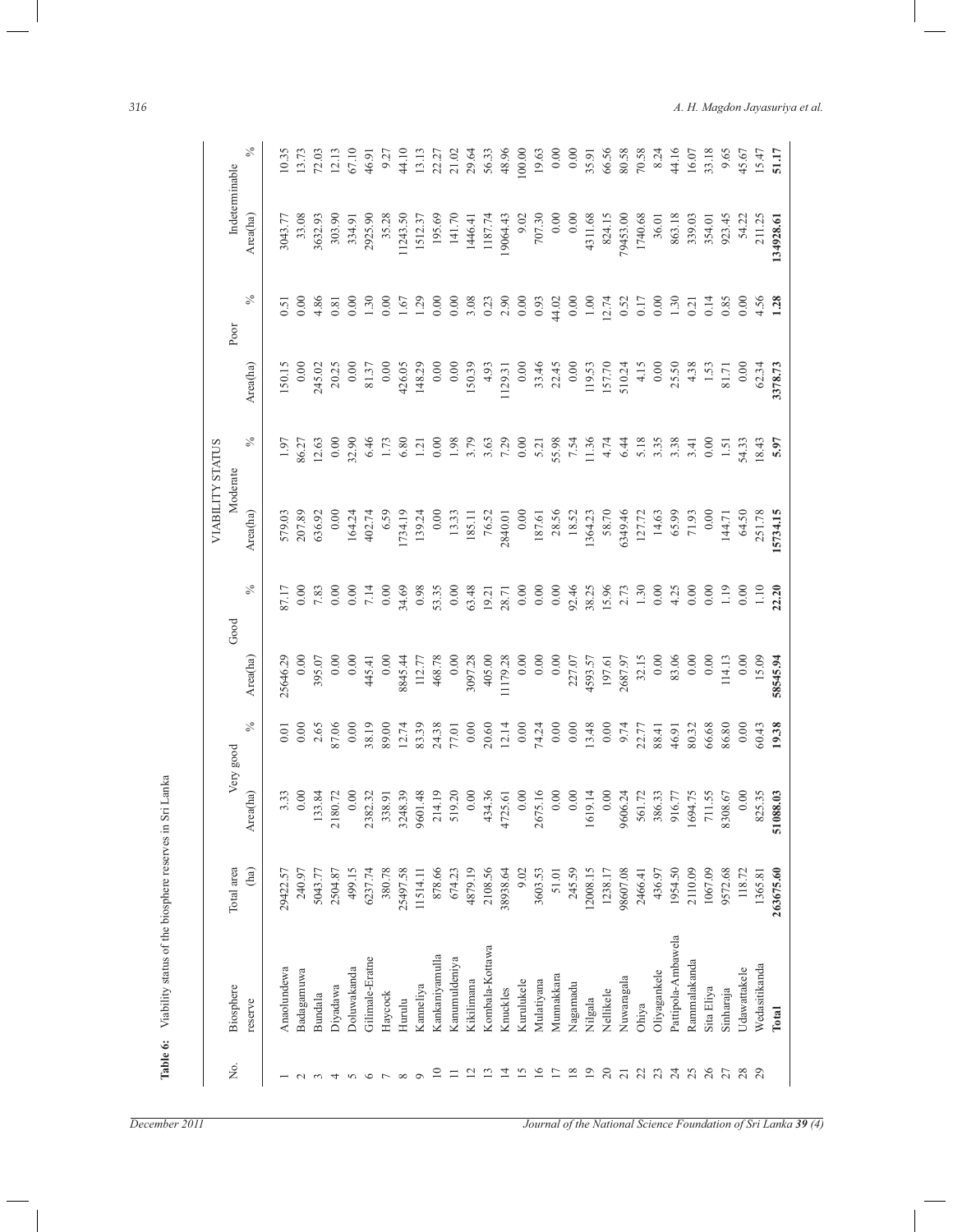*Viability status of biosphere reserves in Sri Lanka 317*





**Figure 7:** Viability status of Nuwaragala and Munnakara National Biosphere Reserves

Source: EML Consultants Pvt. Ltd., Colombo.

human activities. Kurulukele is the smallest biosphere reserve in Sri Lanka consisting of only 9.02 hectares. It is also surrounded by heavily urbanized areas. Not having been mapped as a forest patch, its viability index remains indeterminable. Meanwhile, some relatively large (> 2000 hectares) biosphere reserves contain large proportions of non-forested areas for which the viability status is indeterminable, i.e. Nuwaragala (80.5%), Bundala (72%), Ohiya (70.5%) and the Knuckles (48.9%).

# **DISCUSSION**

As the bulk of the terrestrial biodiversity is contained within natural vegetation, the latter is considered as the best proxy to represent many other conservation targets, such as ecological systems and species. The evaluation of the viability of the biosphere reserves in Sri Lanka is an important technique that ensures the long-term stability of the component ecosystems within these reserves. One of the most important determinants of viability is the assessment of the threats that are connected to the impact of socio-economic factors. The viability indices directly reflect stress enforced on nature mainly by anthropogenic activities. Therefore, the information on the viability will be an important tool in the management of natural resources. However, it is recommended that the results should be ground-truthed in order to check their accuracy. Biosphere reserves often consist of a mixture of natural and managed landscapes, thus forming mosaics of ecological systems. As the MAB concept is founded on the principle of conservation and sustainable use of natural resources by the communities, zoning of the Biosphere Reserves into core  $area(s)$ , buffer zone $(s)$  and transition zone $(s)$  is a strategy to manage such mosaics while promoting the above principle. Zoning can be greatly assisted by the use of viability index. Highly viable areas are generally selected for strict conservation while moderately viable areas can be allocated for sustainable use. Poorly viable areas are recommended to be restored. The areas that are mapped as 'blank' areas should be ground-truthed for the existence of non-forest vegetation and appropriate measures be employed to conserve special vegetation types or habitats or restore degraded habitats. It is expected that the forest and wildlife managers will use this new technique in the management of the biosphere reserves as well as other protected areas.

# **Acknowledgement**

Inducement from Mr. Avanthi Jayatilleke, CEO and the technical support provided by Mr. Asoka De Alwis, GIS Technologist of the EML Consultants (Pvt.) Ltd., were important in preparing this paper. The technical facilities and materials provided by the International Water Management Institute (IWMI) were crucial for determination of habitat health of the biosphere reserves. The National Science Foundation, Colombo accommodated the presentation of this paper at the International Conference on Humid Tropical Ecosystems. Our sincere thanks are due to these institutions and personnel.

### **REFERENCES**

- 1. Biradar C.M., Singh S. & Roy P.S. (2003). Geospatial modeling techniques for rapid assessment of biodiversity at landscape level in western Himalayas, Himachal Pradesh. *Current Science* **84**(5): 101–108.
- 2. Biradar C.M., Saran S., Raju P.L.N. & Roy P.S. (2005).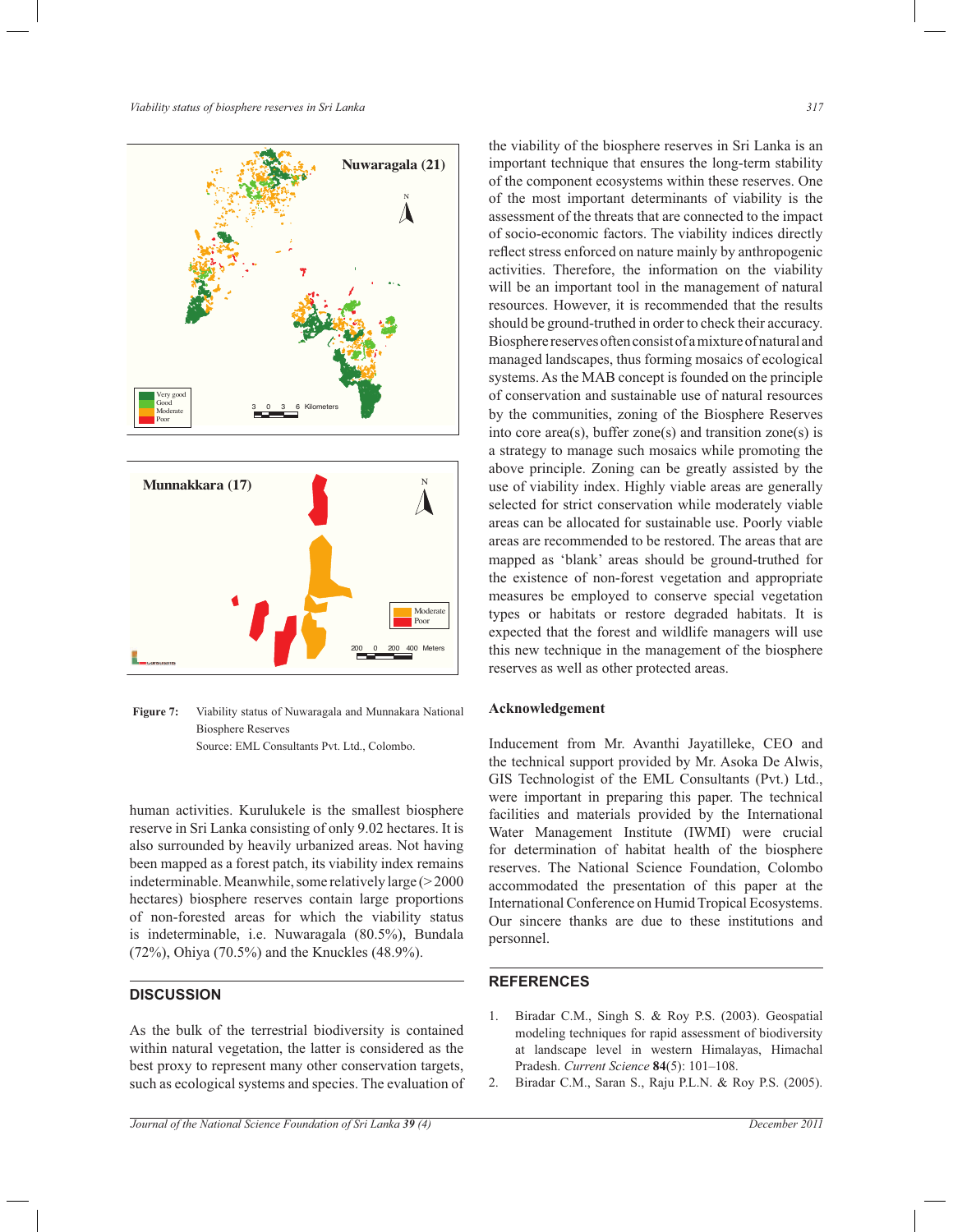*318 A. H. Magdon Jayasuriya et al.*

Forest canopy density stratification: how relevant is biophysical spectral response modeling approach? *Geocarto International* **20**(1): 15–21.

- 3. Brittingham M.C. & Temple S.A. (1983). Have cowbirds caused forest songbirds to decline? *Bio-Science* **33**: 31–35.
- 4. Buechner M. (1989). Are small-scale landscape features important factors for field studies of small mammal dispersal sinks? *Landscape Ecology* **2**: 191–199.
- 5. Burkey T.V. (1989). Extinction in nature reserves: the effect of fragmentation and the importance of migration between reserve fragments. *Oikos* **55**: 75 – 81.
- 6. Chen J. & Franklin J.F. (1990). Microclimatic pattern and basic biological responses at the clearcut edges of old-growth Douglas-fir stands. *Northwest Environmental Journal* **6**: 424 – 425.
- 7. Dickman C.R. (1987). Habitat fragmentation and vertebrate species richness in an urban environment. *Journal of Applied Ecology* **24**: 337–351.
- 8. Forest Department (2001). *Man and Biosphere Reserves*.
- 9. Forman R.T.T. & Godron M. (1986). *Landscape Ecology*, pp. 619. John Wiley & Sons, New York, USA.
- 10. Gilpin M.E. & Hanski I. (Eds.) (1991). *Metapopulation Dynamics: Empirical and Theoretical Investigations*, pp. 336. Academic Press, San Diego, USA.
- 11. Gratkowski H.J. (1956). Windthrow around staggered settings in old growth Douglas fir. *Forest Science* **2**: 60–74.
- 12. Groves C., Valutis L., Vosick D., Neely B. & Runnels K.B. (2000). *Designing a Geopgraphy of Hope: A Practitioners's Handbook for Ecoregional Conservation Planning,* 2nd edition, pp. 113. The Nature Conservancy, Arlington, Virginia, USA.
- 13. Hardt R.A. & Forman R.T.T. (1989). Boundary form effects on woody colonization of reclaimed surface mines. *Ecology* **70**: 1252-1260.
- 14. Harris L.D. (1984). *The Fragmented Forest: Island Biogeographic Theory and the Preservation of Biotic Diversity*, pp. 211. University of Chicago Press, Chicago, USA.
- 15. Hayden I.J., Faaborg J. & Clawson R.L. (1985). Estimates of minimum area requirements for Missouri forest birds. *Missouri Academy of Science* **19**: 11–22.
- 16. IUCN & WCMC (1997). *Designing an Optimum Protected Areas System for Sri Lanka's Natural Forests,* vol 1 & 2 pp. 299. Forest Department, Ministry of Forestry and Environment, Battaramulla.
- 17. Jayasuriya A.H.M., Kitchener D.J. & Biradar C.M. (2006). *Portfolio of Strategic Conservation Sites / Protected Area Gap Analysis in Sri Lanka*, pp. 260. Ministry of Environment & Natural Resources, Battaramulla.
- 18. Kroodsma R.L. (1982). Edge effect on breeding forest birds along a power line corridor. *Journal of Applied Ecology* **19**: 361–370.
- 19. Lamberson R.H., McKelvy K., Noon B.R. & Voss C. (1992). A dynamic analysis of northern spotted owl viability in a fragmented forest landscape. *Conservation Biology* 6(4): 1–8.
- 20. Leopold A. (1933). *Game Management*. Charles Scribners, New York, USA.
- 21. Lesslie R.G. & Taylor S.G. (1985). The wilderness continuum concept and its implication for Australian wilderness preservation policy. *Biological Conservation* **32**: 309–333.
- 22. Lesslie R.G., Mackey B.G. & Preece K.M. (1988). A computer based method of wilderness evaluation. *Environmental Conservation* **15**: 225–232.
- 23. Levins R. (1970). Extinctions. *Some Mathematical Questions in Biology, vol 2. Lectures in Mathematics in the Life Sciences* (ed. M. Gertenhaber). pp. 77-107, American Mathematical Society, Providence, Rhode Island, USA.
- 24. Li H. (1990). Spacio-temporal pattern analysis of managed forest landscapes: a simulation approach. *Ph.D.Thesis*, Oregon State University, Corvallis, Oregon, USA.
- 25. Mac Arthur R.H. & Wilson E.O. (1967). *The Theory of Island Biogeography*, pp. 203. Princeton University Press, Princeton, USA.
- 26. McKelvy K., Noon B.R. & Lamberson R.H. (1992). Conservation planning for species occupying fragmented landscapes: the case of the northern spotted owl *Biotic Interactions and Global Change* (eds. J. Kingsolver, P. Kareiva & R. Hyey), pp. 338-357. Sinauer Associates, Sunderland, Massachusetts, USA.
- 27. Ministry of Agriculture, Lands & Forestry (1995). *Sri Lanka Forestry Sector Master Plan*, pp. 511. Ministry of Agriculture, Lands and Forestry, Battaramulla.
- 28. Noss R.F. (1988). Effects of edge and internal patchiness on habitat use by birds in a Florida hardwood forest. *Ph.D. Thesis*, University of Florida, Gainesville, Florida, USA.
- 29. O'Neil R.V., Krummel J.R., Gardner R.H., Sugihara G., Jackson B., De Angelis D.L., Milne B.T., Turner M.G., Zygmunt B., Christensen S., Dale V.H. & Graham R.L. (1988). Indices of landscape pattern. *Landscape Ecology* **1**: 153–162.
- 30. Opdam P. (1991). Metapopulation theory and habitat fragmentation: a review of holoarctic breeding bird studies*. Landscape Ecology* **5**: 93–106.
- 31. Ranney J.W., Bruner M.C. & Levenson J.B. (1981). The importance of edge in the structure and dynamics of forest islands. *Forest Island Dynamics in Man-dominated Landscapes*, (eds. R.L.Burgess & D.M.Sharpe), pp. 67–94. Springer-Verlag, New York, USA.
- 32. Reeves M.C., Winslow J.C. & Running S.W. (2001). Mapping weekly rangeland vegetation productivity using MODIS algorithms. *Journal of Range Management* **54**:  $A90 - A105.$
- 33. Robbins C.S., Dawson D.K. & Dowell B.A. (1989). Habitat area requirements of breeding forest birds of the middle Atlantic states. *Wildlife Monographs* **103**:34.
- 34. Saunders D., Hobbs R.J. & Margules C.R. (1991). Biological consequences of ecosystem fragmentation: a review. *Conservation Biology* **5**:18–32.
- 35. Strelke W.K. & Dickson J.G. (1980). Effects of forest clearcut edge on breeding birds in Texas. *Journal of Wildlife Management* **44**: 559–567.
- 36. Temple S.A. (1986). Predicting impacts of habitat